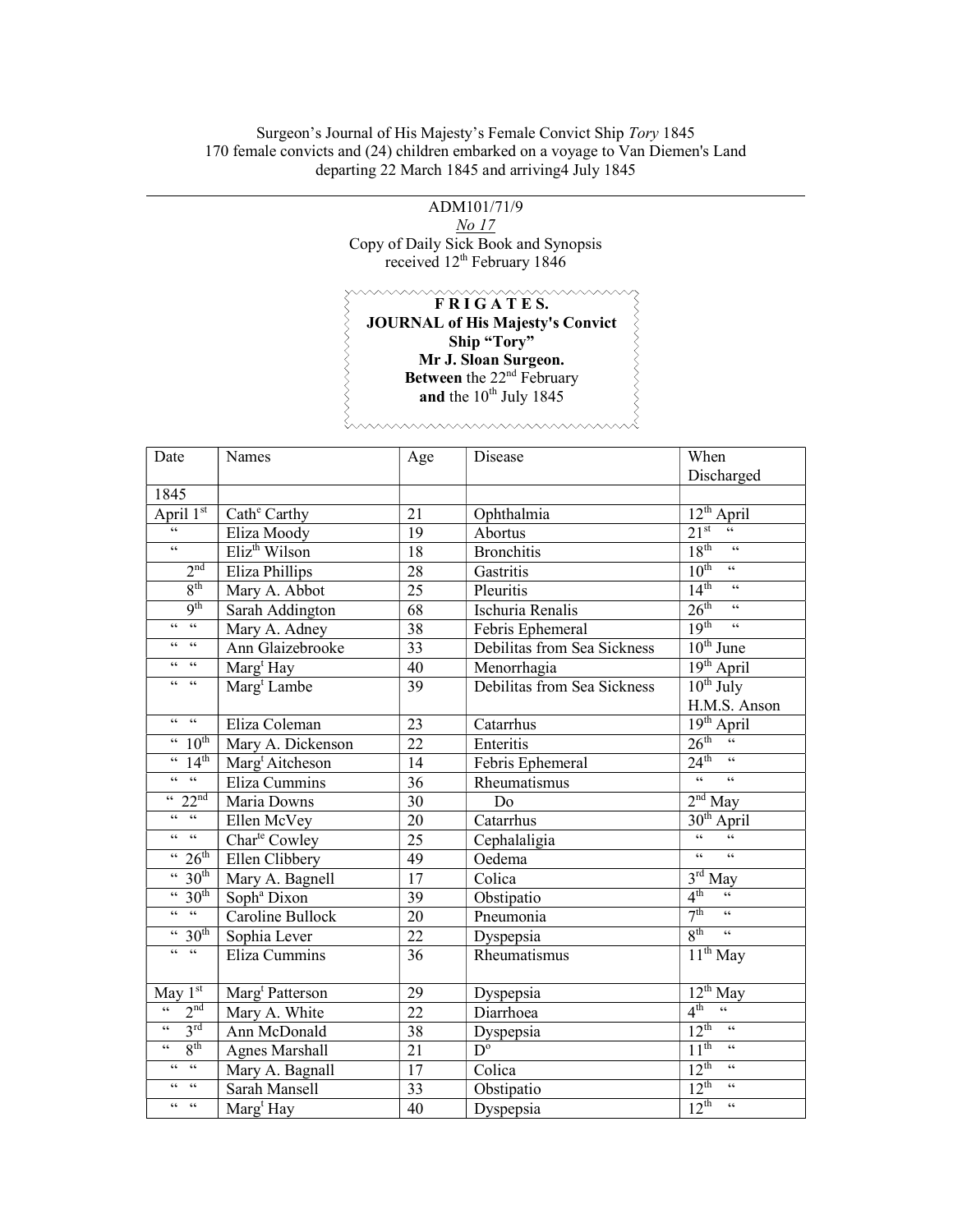| $\textsf{G}\,\textsf{G}$<br>$12^{\text{th}}$                                     | Sarah Player              | 35              | Gonorrhoea                | $24^{\text{th}}$<br>$\boldsymbol{\zeta}\,\boldsymbol{\zeta}$               |
|----------------------------------------------------------------------------------|---------------------------|-----------------|---------------------------|----------------------------------------------------------------------------|
| $\epsilon\epsilon=-\epsilon\epsilon$                                             | Mary A. White             | 22              | Diarrhoea                 | 18 <sup>th</sup><br>$\zeta$ $\zeta$                                        |
| 16 <sup>th</sup><br>$\zeta \, \zeta$                                             | Margt Newman              | 33              | Meningitis                | $25^{\text{th}}$<br>$\zeta\,\zeta$                                         |
| $\zeta\,\zeta$<br>$\mathsf{c}\,\mathsf{c}$                                       | Cath: Brown               | 22              | Pempigus                  | 18 <sup>th</sup><br>$\pmb{\zeta}$                                          |
| $\overline{17^{th}}$<br>$\mathsf{G}\,\mathsf{G}$                                 | Marg <sup>t</sup> Presdie | 23              | Dyspepsia                 | $25^{\text{th}}$<br>$\zeta\,\zeta$                                         |
| $\zeta\,\zeta$<br>$\zeta\,\zeta$                                                 | Mary A. Whiteside         | 19              | Dyspepsia                 | $10^{th}$ July                                                             |
|                                                                                  |                           |                 |                           | <b>HMS</b> Anson                                                           |
| "21                                                                              | Isab <sup>a</sup> Bell    | 26              | Menorrhagia               | $26th$ June                                                                |
| $66-66$                                                                          | Soph <sup>a</sup> Dixon   | 39              | Hæmoptysis                | $26^{\text{th}}$ "                                                         |
| $66 - 66$                                                                        | <b>Ester Jenkins</b>      | 33              | Enteritis                 | $2nd$ June                                                                 |
| $66-66$                                                                          | Caroline Bullock          | 20              | Pneumonia                 | 2 <sup>nd</sup><br>$\zeta\,\zeta$                                          |
| $66 - 66$                                                                        | Ann Brown                 | 20              | Dysuria                   | $12^{\text{th}}$<br>$-66$                                                  |
| $\epsilon$ $\epsilon$<br>$\textsf{G}\,\textsf{G}$                                | Isab <sup>ª</sup> Bell    | 26              | Menorrhagia               | $8^{\text{th}}$                                                            |
| $66-66$                                                                          | Maria Downs               | 30              | Rheumatismus              | $2^{nd}$ "                                                                 |
| $\frac{1}{25}$                                                                   | Jane Haughie              | 21              | Cephalalgia               | $3^{\text{rd}}$<br>$\overline{\mathfrak{c}\mathfrak{c}}$                   |
| May25 <sup>th</sup>                                                              | Sophia Levey              | 22              | Syphilis                  | $3rd$ June                                                                 |
| $66 - 66$                                                                        | Ann McDonald              | 38              | Dyspepsia                 | 3 <sup>rd</sup><br>$\zeta\,\zeta$                                          |
| 28 <sup>th</sup><br>$\boldsymbol{\varsigma} \, \boldsymbol{\varsigma}$           | Eliza Wilson              | 18              | <b>Bronchitis</b>         | 10 <sup>th</sup>                                                           |
| June $1^{\overline{st}}$                                                         | Sarah Mansell             | 33              | Dyspepsia                 | $66 - 66$                                                                  |
| $\epsilon\,\epsilon=-\epsilon\,\epsilon$                                         | <b>Agnes Marshall</b>     | 21              | Pyrosis                   | 18 <sup>th</sup><br>$\zeta\,\zeta$                                         |
| $\zeta\,\zeta$<br>$\epsilon\,\epsilon$                                           | Mary A. White             | 22              | Diarrhoea                 | 8 <sup>th</sup><br>$\zeta\,\zeta$                                          |
| $66-66$                                                                          | Ann Botherill             | 31              | Rheumatismus              | $18^{th}$<br>$\zeta\,\zeta$                                                |
| $\mathsf{GC} = \mathsf{GC}$                                                      | Lidia Farmer              | 49              | Catarrhus                 | $1\overline{1^{th}}$<br>$\zeta\,\zeta$                                     |
| $\epsilon\epsilon=-\epsilon\epsilon$                                             | Ann McNally               | 26              | Febris Ephem <sup>1</sup> | 11 <sup>th</sup><br>$\zeta$ $\zeta$                                        |
| 5 <sup>th</sup><br>66                                                            | Char <sup>te</sup> Craven | 20              | Contusio                  | 9 <sup>th</sup><br>$\zeta\,\zeta$                                          |
| $\overline{\mathfrak{c}}$<br>$\boldsymbol{\zeta}\,\boldsymbol{\zeta}$            | Margt Hay                 | 40              | Amenorrhoea               | 17 <sup>th</sup><br>$\zeta\,\zeta$                                         |
| $\mathsf{GC} = \mathsf{GC}$                                                      | Ellen Conway              | 48              | Rheumatismus              | 17 <sup>th</sup><br>$\zeta\,\zeta$                                         |
| $\,$ $\,$ $\,$ $\,$ $\,$ $\,$ $\,$<br>$\boldsymbol{\zeta} \, \boldsymbol{\zeta}$ | Char <sup>te</sup> Cowley | 23              | Cephalalgia               | 7 <sup>th</sup><br>$\zeta\,\zeta$                                          |
| $\zeta\,\zeta$                                                                   | Euph <sup>ª</sup> Dixon   | 39              | Haemoptysis               | 16 <sup>th</sup><br>$\zeta\,\zeta$                                         |
| 6 <sup>th</sup><br>66                                                            | Cath: Ellsmore            | 21              | Catarrhus                 | 18 <sup>th</sup><br>$\zeta$ $\zeta$                                        |
| $\zeta\,\zeta$<br>$\mathsf{G}\,\mathsf{G}$                                       | Elizth Dubois             | 28              | Obstipatio                | 8 <sup>th</sup><br>$\boldsymbol{\zeta} \, \boldsymbol{\zeta}$              |
| $\zeta\,\zeta$                                                                   | Janet McDonald            | $\overline{37}$ | Febris Synocha            | 18 <sup>th</sup><br>$\zeta$ $\zeta$                                        |
| $\leftrightsquigarrow$<br>$\,$ $\,$ $\,$ $\,$                                    | Sarah Deprose             | 44              | Obstipatio                | 8 <sup>th</sup><br>$\textsf{G}\,\textsf{G}$                                |
| $\,$ $\,$ $\,$ $\,$ $\,$ $\,$                                                    | Isab <sup>ª</sup> Bell    | 26              | Menorrhagia               | 11 <sup>th</sup><br>$\zeta\,\zeta$                                         |
| $\boldsymbol{\zeta}\,\boldsymbol{\zeta}$<br>$\zeta\,\zeta$                       | Ann Botherill             | 31              | Rheumatismus              | 15 <sup>th</sup><br>$\zeta$ $\zeta$                                        |
| $\epsilon \, \epsilon$<br>$\textcolor{red}{\bullet}\textcolor{red}{\bullet}$     | Mary Ann Brown            | 25              | Furunculus                | $\boldsymbol{\varsigma}\,\boldsymbol{\varsigma}$<br>8 <sup>th</sup>        |
| June $6th$                                                                       | Brid <sup>t</sup> Davis   | 28              | Otitis                    | $10th$ June                                                                |
| $\boldsymbol{\varsigma}$ $\boldsymbol{\varsigma}$<br>$\zeta\,\zeta$              | Isab <sup>ª</sup> Dewer   | 22              | <b>Pyrosis</b>            | 8 <sup>th</sup>                                                            |
| 7 <sup>th</sup><br>$\zeta$ $\zeta$                                               | Soph <sup>ª</sup> Dixon   | 39              | Colica                    | $\boldsymbol{\varsigma} \, \boldsymbol{\varsigma}$<br>$\mbox{4}\,\mbox{4}$ |
| $66 -$<br>$\textsf{6}\,\textsf{6}$                                               | <b>Agnes Marshall</b>     | 21              | Tumor                     | $21^{st}$                                                                  |
| $\,$ 6 6 $\,$<br>66                                                              | Marg <sup>t</sup> Brooks  | 30              | Furunculus                | $11^{th}$<br>$\epsilon$ $\epsilon$                                         |
| 66<br>66                                                                         | Ann McInally              | 25              | Febris Synocha            | 15 <sup>th</sup><br>$\,$ 6 6 $\,$                                          |
| 66<br>66                                                                         | Ellen Carroll             | 30              | Rheumatismus              | 14 <sup>th</sup><br>$\zeta\,\zeta$                                         |
| $\textsf{G}\,\textsf{G}$                                                         | Sarah Deprose             | 44              | Catarrhus                 | 18 <sup>th</sup><br>$\boldsymbol{\zeta} \, \boldsymbol{\zeta}$             |
| 8 <sup>th</sup><br>$\zeta$ $\zeta$                                               | Sarah Gallichar           | 29              | Febris Eph                | $16^{th}$<br>$\textsf{c}\,\textsf{c}\,\textsf{c}$                          |
| $\boldsymbol{\zeta} \, \boldsymbol{\zeta}$<br>$\,66$                             | Eliza Phillips            | 28              | Pneumonia                 | $21^{st}$<br>$\,$ $\,$ $\,$ $\,$ $\,$ $\,$                                 |
| $\textsf{G}\,\textsf{G}$                                                         | Maria Downs               | 30              | Rheumatismus              | 14 <sup>th</sup><br>$\zeta\,\zeta$                                         |
| $\,$ 6 $\,$<br>$\textsf{G}\,\textsf{G}$                                          | Eliza Moody               | 19              | Ophthalmia                | 19 <sup>th</sup><br>$\boldsymbol{\zeta} \, \boldsymbol{\zeta}$             |
| $9^{\overline{th}}$<br>$\zeta \, \zeta$                                          | Ann Campbell              | 50              | Subluxatio                | $12^{th}$<br>$\zeta$ $\zeta$                                               |
| $\mbox{\bf c}$ $\mbox{\bf c}$<br>$\,$ $\,$ $\,$ $\,$                             | Ann Hill                  | 19              | Febris Synocha            | 14 <sup>th</sup><br>$\mathsf{c}\,\mathsf{c}$                               |
| $10^{\overline{\text{th}}}$                                                      | Hariet Martin             | 40              | Furunculus                | 15 <sup>th</sup><br>$\boldsymbol{\zeta} \, \boldsymbol{\zeta}$             |
| $\textsf{G}\,\textsf{G}$<br>$\textsf{G}\,\textsf{G}$                             | Mary Burke                | 36              | Catarrhus                 | $12^{th}$<br>66                                                            |
| $\textcolor{red}{\bullet}\textcolor{red}{\bullet}$<br>$\,$ $\,$ $\,$ $\,$        | Ellen McVey               | 20              | Furunculus                | 15 <sup>th</sup><br>$\zeta\,\zeta$                                         |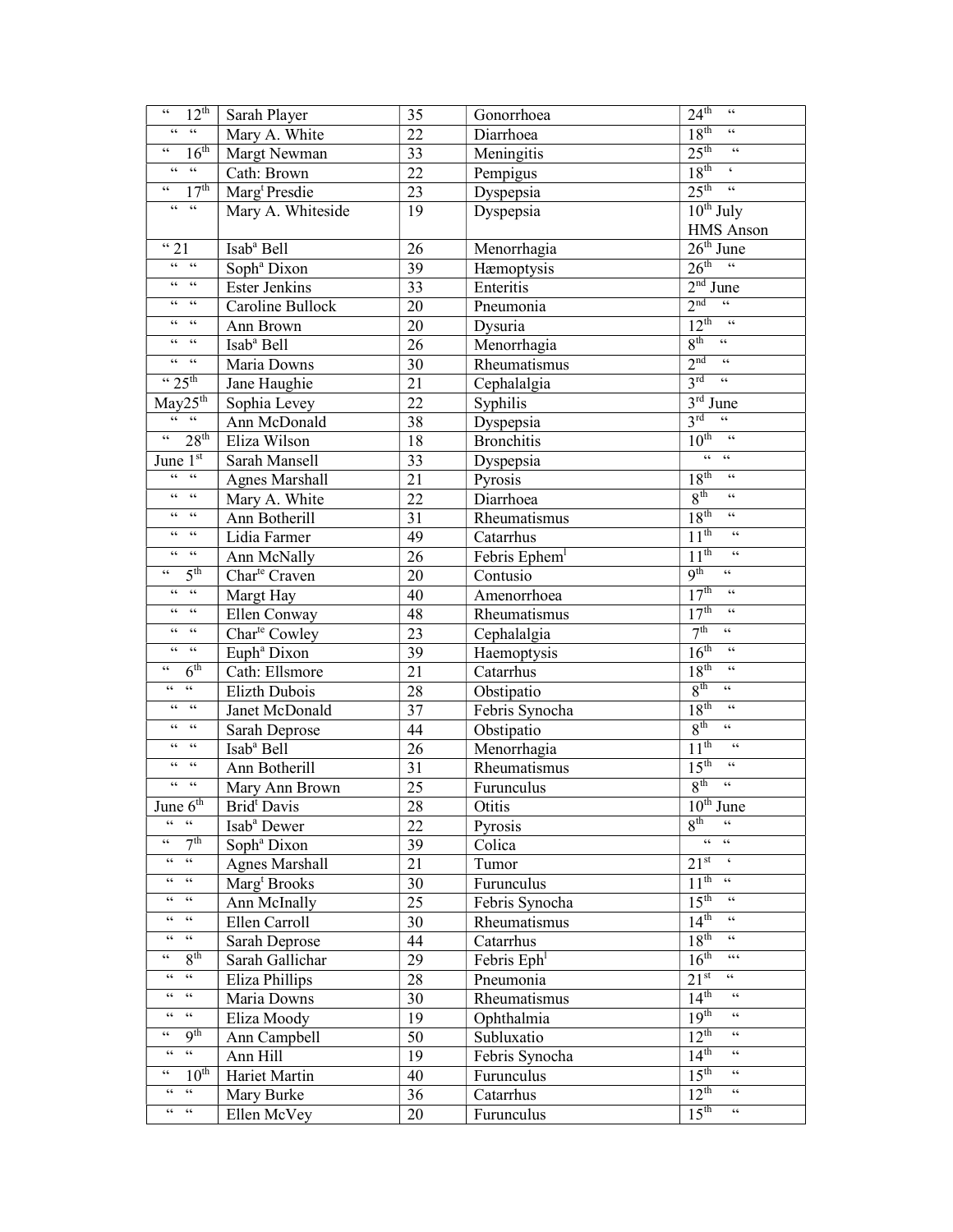| $\,$ 6 6<br>$\textsf{G}\,\textsf{G}$                                  | Mary Edwards               | 30 | Haemorrhois              | $15^{\text{th}}$<br>$\zeta\,\zeta$                        |
|-----------------------------------------------------------------------|----------------------------|----|--------------------------|-----------------------------------------------------------|
| $66 - 66$                                                             | Mary Ann Brown             | 25 | Diarrhoea                | $15^{\text{th}}$<br>$\zeta\,\zeta$                        |
| $\mathsf{G}\mathsf{G}=\mathsf{G}\mathsf{G}$                           | Ann Higgins                | 60 | Rheumatismus             | $16^{\text{th}}$<br>$\zeta$ $\zeta$                       |
| $1\overline{1^{\text{th}}}$<br>$\zeta\,\zeta$                         | Marg <sup>t</sup> Hay      | 40 | $\overline{D^{\circ}}$   | 16 <sup>th</sup><br>$\zeta\,\zeta$                        |
| $\begin{array}{ccc} 6 & 6 & 6 \end{array}$                            | Ann McDonald               | 38 | Dyspepsia                | $10^{th}$ July                                            |
|                                                                       |                            |    |                          | H.M.S. Anson                                              |
| $66-66$                                                               | Mary Howe                  | 62 | Catarrhus                | $15th$ June                                               |
| June                                                                  | Janet McDonald             | 37 | Febris Synocha           | $18th$ June                                               |
| $11^{\text{th}}$                                                      |                            |    |                          |                                                           |
| $\epsilon$ $\epsilon$<br>$12^{th}$                                    | Mary Acton                 | 21 | Cephalalagia             | $15^{\text{th}}$<br>$\zeta\,\zeta$                        |
| $\mathsf{GC} = \mathsf{GC}$                                           | Ann Botterhill             | 31 | Rheumatismus             | 26 <sup>th</sup><br>$\zeta\,\zeta$                        |
| $66$ $-66$                                                            | Alice Farrell              | 49 | Scorbutus                | $26^{\text{th}}$ "                                        |
| $\mathsf{G}\mathsf{G}=\mathsf{G}\mathsf{G}$                           | <b>Margt Penny</b>         | 30 | Febris Emph <sup>1</sup> | $18^{\text{th}}$<br>$\zeta\,\zeta$                        |
| $\mathsf{GC} = \mathsf{GC}$                                           | Ann Flannigan              | 42 | Rheumatismus             | $26^{\text{th}}$ "                                        |
| $\boldsymbol{\varsigma}$ $\boldsymbol{\varsigma}$<br>13 <sup>th</sup> | Sarah Hay                  | 37 | Catarrhus                | $16^{\text{th}}$<br>$\zeta\,\zeta$                        |
| $\epsilon\,\epsilon=-\epsilon\,\epsilon$                              | Sarah Rogers               | 19 | Febris Ephemer           | $16^{\text{th}}$ "                                        |
| $66-66$                                                               | Mary Ann Smith             | 50 | Dyspepsia                | $10^{th}$ July                                            |
|                                                                       |                            |    |                          | H.M.S. Anson                                              |
| $\mathsf{G} \mathsf{G}$<br>14 <sup>th</sup>                           | Mary Healy                 | 18 | Ophthalmia               | $27th$ June                                               |
| $66-66$                                                               | Ann McInally               | 25 | Febris Eph               | 27 <sup>th</sup><br>66                                    |
| $66-66$                                                               | Sunn <sup>a</sup> Price    | 30 | Contusio                 | $26^{\text{th}}$<br>$\epsilon$                            |
| 15 <sup>th</sup><br>66                                                | Leah Horsey                | 50 | Catarrhus                | 20 <sup>th</sup><br>$\zeta\,\zeta$                        |
| $\mathsf{GC} = \mathsf{GC}$                                           | Mary Ann Leader            | 37 | $D^{\circ}$              | 20 <sup>th</sup><br>$\zeta$ $\zeta$                       |
| $\mathsf{GC} = \mathsf{GC}$                                           | Mary Ann Hodgkiss          | 19 | $D^{\circ}$              | 16 <sup>th</sup><br>$\zeta$ $\zeta$                       |
| 16 <sup>th</sup><br>$\textsf{c}\,\textsf{c}$                          | Mary Newman                | 33 | $\overline{D^{\circ}}$   | 17 <sup>th</sup><br>$\zeta \zeta$                         |
| $\mathsf{cc}=\mathsf{cc}$                                             | <b>Esther Jenkins</b>      | 33 | $\overline{D^{\circ}}$   | $27^{\text{th}}$ $\frac{1}{2}$                            |
| $\mathfrak{c}\mathfrak{c}=\mathfrak{c}\mathfrak{c}$                   | Elizt <sup>h</sup> Tyrrell | 24 | $\overline{D^{\circ}}$   | 27 <sup>th</sup><br>$\zeta\,\zeta$                        |
| 17 <sup>th</sup><br>$\zeta$ $\zeta$                                   | Jane Netherton             | 34 | Febris Synocha           | $27^{\text{th}}$<br>$\zeta\,\zeta$                        |
| $\epsilon\epsilon = \epsilon\epsilon$                                 | Marg <sup>t</sup> Presdie  | 23 | $D^{\circ}$              | 20 <sup>th</sup><br>$\zeta\,\zeta$                        |
| $\mathsf{cc}=\mathsf{cc}$                                             | Maria Smith                | 45 | Dysenteria               | 29 <sup>th</sup><br>$\zeta\,\zeta$                        |
| $\frac{18^{\text{th}}}{\text{th}}$                                    | Mary Wild                  | 32 | Ophthalmia               | $20^{\text{th}}$<br>$\zeta$ $\zeta$                       |
| June                                                                  | Sophia Sims                | 23 | Obstipatio               | $21st$ June                                               |
| 19 <sup>th</sup>                                                      |                            |    |                          |                                                           |
| $\epsilon\epsilon = \epsilon\epsilon$                                 | Ellen Small                | 45 | Catarrhus                | 20 <sup>th</sup><br>$\textsf{G}\,\textsf{G}$              |
| $66 - 66$                                                             | Ann O'Neil                 | 20 | Diarrhoea                | $23^{\text{rd}}$ "                                        |
| 17 <sup>th</sup><br>$\boldsymbol{\varsigma}$ $\boldsymbol{\varsigma}$ | Eliza Whitehead            | 32 | Furunculus               | $23^{\text{rd}}$<br>$\overline{\mathfrak{c}}\mathfrak{c}$ |
| $66 - 66$                                                             | Cath: Smith                | 33 | Epilepsia                | $21^{st}$<br>$\epsilon$ $\epsilon$                        |
| 18 <sup>th</sup><br>$\textsf{G}\,\textsf{G}$                          | Ann McNair                 | 33 | Febris Ephl              | $\zeta\,\zeta$<br>$24^{\text{th}}$                        |
| $66 - 66$                                                             | <b>Bridt Blake</b>         | 48 | Catarrhus                | 23 <sup>rd</sup><br>$\zeta\,\zeta$                        |
| 19 <sup>th</sup><br>66                                                | Mary A. Leader             | 37 | $\mathbf{D}^{\text{o}}$  | 26 <sup>th</sup><br>$\zeta\,\zeta$                        |
| $\mathsf{cc}=\mathsf{cc}$                                             | Ann Campbell               | 56 | $\overline{D^{\circ}}$   | 22 <sup>nd</sup><br>$\zeta$ $\zeta$                       |
| $24^{\text{th}}$<br>$\epsilon$ $\epsilon$                             | Ellen Conway               | 48 | Rheumatismus             | $1st$ July                                                |
|                                                                       |                            |    |                          |                                                           |
|                                                                       |                            |    |                          |                                                           |
|                                                                       |                            |    |                          |                                                           |
|                                                                       |                            |    |                          |                                                           |
|                                                                       |                            |    |                          |                                                           |
|                                                                       |                            |    |                          |                                                           |
|                                                                       |                            |    |                          |                                                           |
|                                                                       |                            |    |                          |                                                           |
|                                                                       |                            |    |                          |                                                           |
|                                                                       |                            |    |                          |                                                           |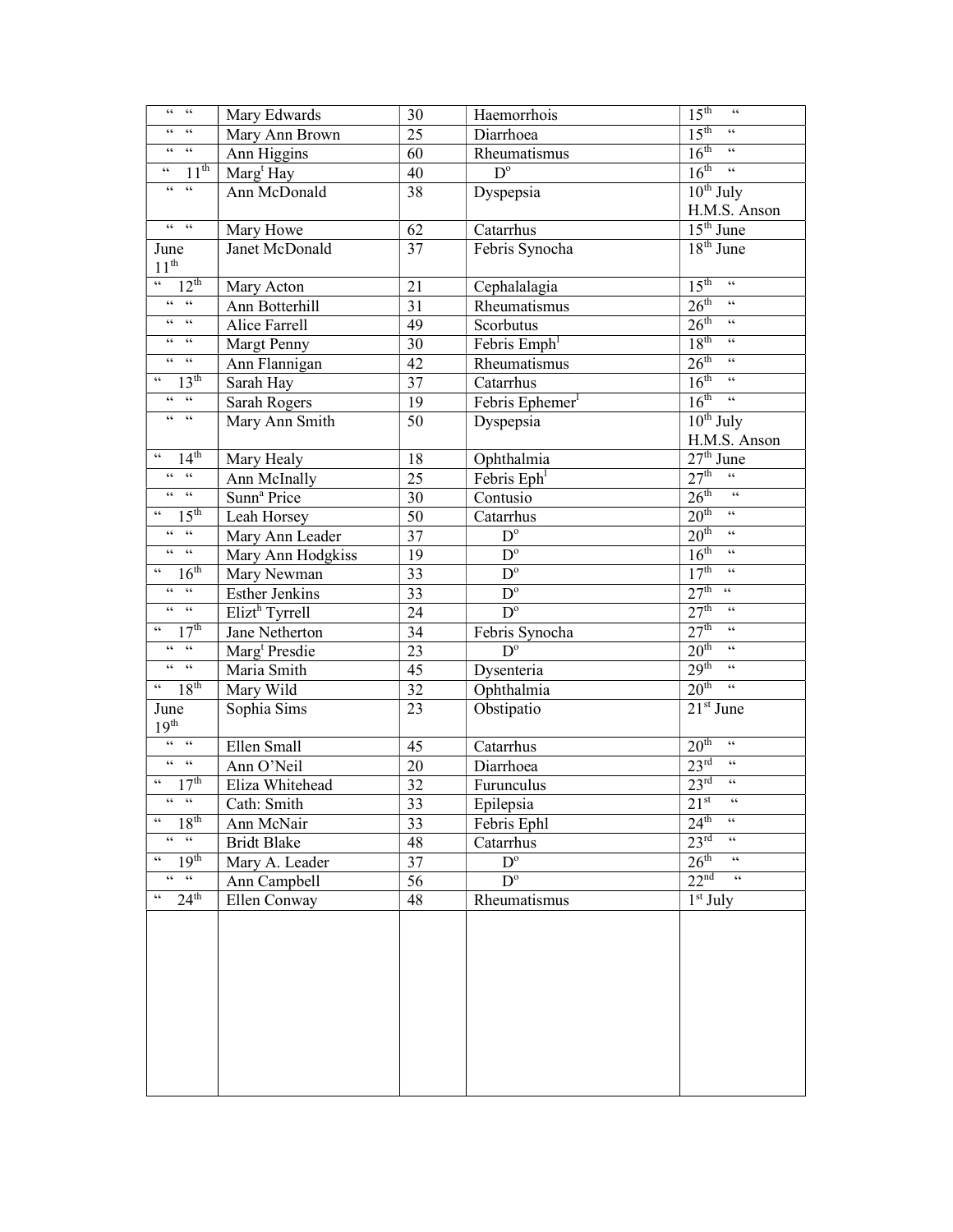|                                              | A list of children put on       |               |                  |                        |
|----------------------------------------------|---------------------------------|---------------|------------------|------------------------|
|                                              | the Sick List                   |               |                  |                        |
| When                                         | Names                           | Age           | Disease          | When put off the       |
| put on                                       |                                 |               |                  | list.                  |
| the list                                     |                                 |               |                  |                        |
| 1845                                         |                                 | <b>Months</b> |                  | Died                   |
| 13 <sup>th</sup>                             | John Rafferty                   | 20            | Tabes Scrofulosa | 12 April               |
| March                                        |                                 |               |                  |                        |
| $4th$ April                                  | Mary Holehouse                  | 5             | Diarrhoea        | 10 <sup>th</sup><br>66 |
| $6th$ May                                    | $\text{Marg}^{\text{t}}$ Wilson | 9             | Furunculus       | $10^{th}$ May          |
| 20 <sup>th</sup><br>$\textsf{G}\,\textsf{G}$ | $Cathe$ Platt                   | 6             | Catarrhus        | 26 <sup>th</sup><br>66 |
| $1st$ June                                   | Mary Burke                      | 9             | Diarrhoea        | $10^{\text{th}}$ June  |
| 20 <sup>th</sup><br>$\epsilon$ $\epsilon$    | Cath <sup>e</sup> Carmichel     | 12            | Febris Lactea    | 29 <sup>th</sup><br>66 |

JPG 04

APPENDIX No. 11, and Art. No. 32 of the Surgeon's Instructions **MEDICAL and SURGICAL JOURNAL** of His Majesty's Transport "Tory" between the  $22<sup>nd</sup>$  of February and the 11<sup>th</sup> July 1845 during which time the said has been employed in Her passage to Van

Diemen's Land.

|               | No.             | Men's Names, ages,               |                                                                                                                             |
|---------------|-----------------|----------------------------------|-----------------------------------------------------------------------------------------------------------------------------|
| Nature of     | of              | qualities. Time when             | The History, Symptoms, Treatment, and Daily Progress of the                                                                 |
| Disease       | Case            | and where taken ill,             | Disease or Hurt                                                                                                             |
|               |                 | and how disposed of              |                                                                                                                             |
|               | 1 <sup>st</sup> |                                  |                                                                                                                             |
| Gastritis     |                 | <b>Eliza Phillips</b>            | Of a full plethoric habit, was seized last night with acute pain                                                            |
|               |                 | Æt 28 prisoner                   | over the epigastrium, with great prostration, a hard contracted                                                             |
|               |                 | was placed on the                | pulse, violent and painful vomiting, distressing thirst, with                                                               |
|               |                 | Sick list on the                 | incessant calls for drink, temperature of the Adminal (sic)                                                                 |
|               |                 | 2 <sup>nd</sup> April at Sea and | parieties much increased, skin hard, and dry, bowels have been                                                              |
|               |                 | discharged cured on              | constipated for some days, and attended by borborygma, urine                                                                |
|               |                 | the $10^{th}$ April              | scanty, and high coloured, the tongue soon assumed a whitish                                                                |
|               |                 |                                  | colour, with a clammy state of the mouth, Detrahatur e bracio                                                               |
|               |                 |                                  | sanguis ad uncia xx. statim, which which (sic) was followed by                                                              |
|               |                 |                                  | hot fomentations.                                                                                                           |
|               |                 | $2^{\text{rd}}$                  | Complains of a dull heavy deep-seated pain, with a sense of                                                                 |
|               |                 |                                  | heat particularly on pressure over the epigastrium. There is                                                                |
|               |                 |                                  | considerable increase of temperature, with vomiting, and                                                                    |
|               |                 |                                  | urgent thirst, tongue loaded, alvine evacuations suppressed,<br>urine high coloured, and scanty, mouth clean, with a bitter |
| <b>JPG 05</b> |                 |                                  | unpleasant taste, pulse accelerated and hard, abdomen                                                                       |
|               |                 |                                  | distended with some tympanitis. Admoveatur cucurbitulæ                                                                      |
|               |                 |                                  | regioni epigast <sup>a</sup> et applicetur parti adfecte spongiola aqua                                                     |
|               |                 |                                  | calida imbuta, et habeat Hydrargyni chloride gr v opii gr i bis                                                             |
|               |                 |                                  | in die.                                                                                                                     |
|               |                 | 4 <sup>th</sup>                  | Irritability of stomach less distressing, there is still                                                                    |
|               |                 |                                  | considerable thirst, tongue furred, and dry, urine scanty, and                                                              |
|               |                 |                                  | high coloured, excretions and secretions diminished, surface                                                                |
|               |                 |                                  | still hot, and dry, attended with sleeplessness, and general                                                                |
|               |                 |                                  | disturbance, pulse less frequent. About 10 oz of blood was                                                                  |
|               |                 |                                  | taken by the cupping glasses, the bowels are still confined,                                                                |
|               |                 |                                  | although Castor oil was administered. Habeat Enema purgans                                                                  |
|               |                 |                                  | statim, et perstet in usu of Ol Ricini hora praescripti:                                                                    |
|               |                 |                                  | Vespere bowels freely opened.                                                                                               |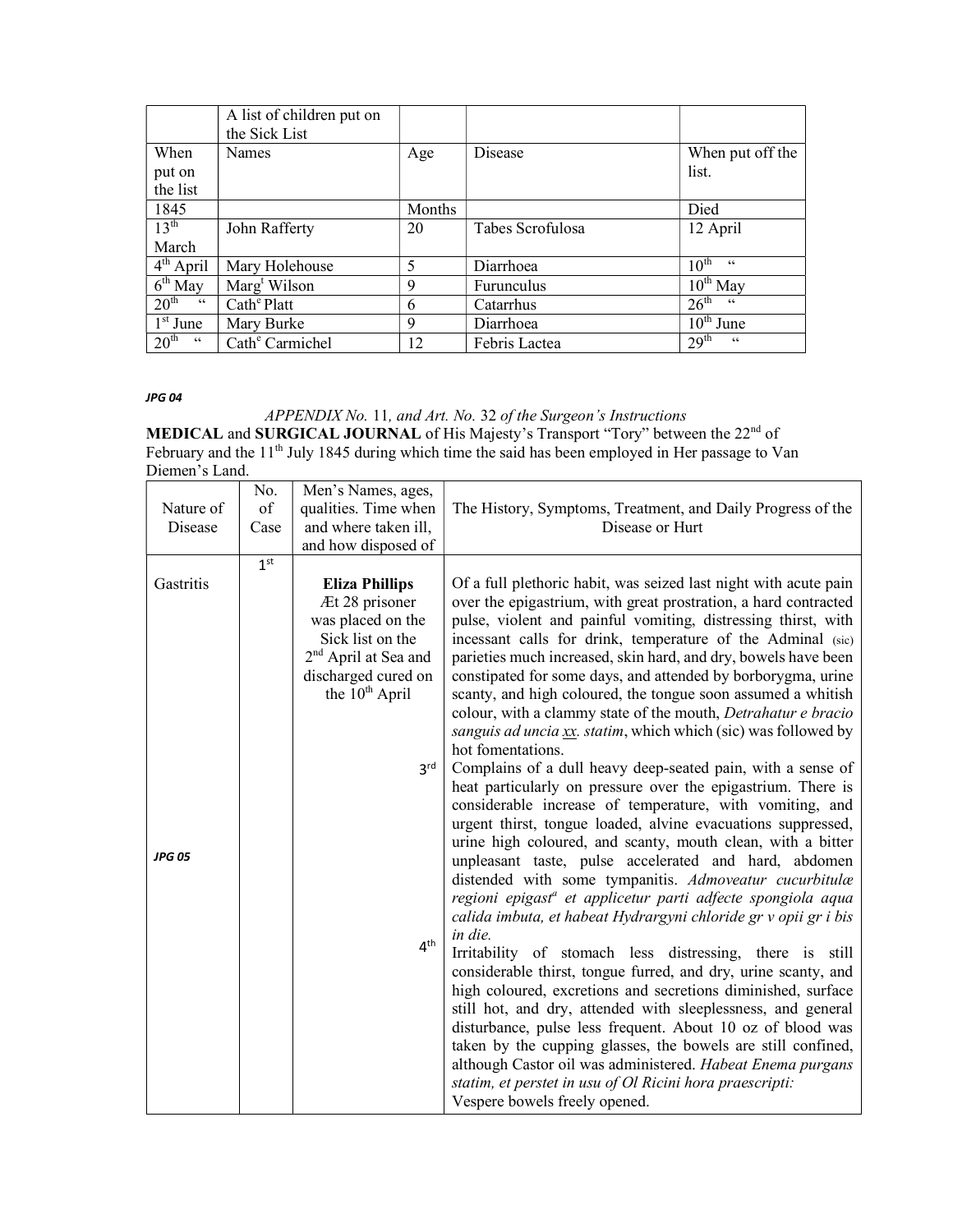|                                            | $5^{\text{th}}$<br>6 <sup>th</sup><br>7 <sup>th</sup><br>$10^{\text{th}}$                                                                                                                                                          | Rx Hydrargyi Chloridi gr v: opii i M fiat pilulæ dua aute<br>somnam Sumend <sup>a</sup><br>All the symptoms more favourable, pain, and irritability<br>considerably diminished in severity, bowels acted on freely by<br>the Castor oil, urine more copious, tongue cleaner, and slightly<br>moist, praetermitt. medicant:<br>A complete diminution of all tenderness, soreness, and tension,<br>temperature natural, pulse regular, and kind, bowels open,<br>debility only complained of:<br>Convalescing.<br>Discharged cured.                                                                                                                                                                                                                                                                                                                                                                                                                                                                                                                                                                                                                                                                                                                                                                                                                                                                                                                                                                                                                                                                                                                                                                                                                                                                                                                                                                                                                                                                                                                                                                                                                                                                                                                                                                                                                                                                                                                                                                                |
|--------------------------------------------|------------------------------------------------------------------------------------------------------------------------------------------------------------------------------------------------------------------------------------|------------------------------------------------------------------------------------------------------------------------------------------------------------------------------------------------------------------------------------------------------------------------------------------------------------------------------------------------------------------------------------------------------------------------------------------------------------------------------------------------------------------------------------------------------------------------------------------------------------------------------------------------------------------------------------------------------------------------------------------------------------------------------------------------------------------------------------------------------------------------------------------------------------------------------------------------------------------------------------------------------------------------------------------------------------------------------------------------------------------------------------------------------------------------------------------------------------------------------------------------------------------------------------------------------------------------------------------------------------------------------------------------------------------------------------------------------------------------------------------------------------------------------------------------------------------------------------------------------------------------------------------------------------------------------------------------------------------------------------------------------------------------------------------------------------------------------------------------------------------------------------------------------------------------------------------------------------------------------------------------------------------------------------------------------------------------------------------------------------------------------------------------------------------------------------------------------------------------------------------------------------------------------------------------------------------------------------------------------------------------------------------------------------------------------------------------------------------------------------------------------------------|
| Debility<br>from Sea<br>Sickness<br>JPG 06 | <b>Margaret Lambe</b><br>Æt 39. admitted on<br>the Sick list on the<br>$1st$ of April &<br>discharged into<br>H.M.S. Anson on<br>the 10 <sup>th</sup> April.<br>$4^{\text{th}}$<br>$7th$ May<br>8 <sup>th</sup><br>q <sup>th</sup> | Of a pale sickly emaciated frame, has suffered severely from<br>seasickness, and she is unable to retain the smallest particle of<br>food on her stomach, there is considerable emaciation, she<br>makes no reference to pain, unless the distress caused by Sea<br>Sickness, bowels constipated, tongue clean, pulse natural,<br>Capiat pil purgans No ij: statim. Diet Arrow Root.<br>3 <sup>rd</sup> Vomiting continues most distressing, bowels acted on by<br>the medicine, Capt Haustus Effervescentum pro re nata.<br>As yesterday.<br>This patient's case has presented so little variety for the last<br>month that I have considered a minute detail unnecessary. It<br>appears from Her history that she has been early addicted to<br>drinking spirituous liquors, which acting on an enfeebled frame<br>has produced great loss of vital power, and consequent<br>exhaustion on a system previously under great nervous<br>excitement. The physical and mental debility resulting from<br>her confinement in prison, and the moral causes combining<br>with these in depressing the vital, has no doubt materially<br>conduced in producing the great enervation she labours under.<br>The circulation is languid, and appears to have suffered great<br>deterioration, the appetite is altogether abolished, and the<br>contents of the stomach is thrown up undigested, the pulse is<br>weak, and languid, skin cool, and moist. On our arrival at<br>Teneriffe she experienced great relief, and continued to take a<br>little food during our progress through the north-east-trade, she<br>suffered comparatively little from tropical heat, she has since<br>last report become more emaciated, evincing the same nausea,<br>and even disgust for food, she complains of sinking pains at the<br>epigastrium, costiveness, palor, and coldness of the surface,<br>also inactivity. The bowels have been kept moderately open by<br>a Seidlity, or an Enema, I had occasion to administer Anodynes<br>at bedtime, but they proved of little or no avail, but were almost<br>invariably rejected.<br>Symptoms as yesterday, bowels obstinately constipated.<br>Rx. Magnesiæ Sulpharis Žifs, Olei olivæ Ži. Aqua fervid Žx fiat<br>Enema tepidum injeciendum<br>Enema operated freely, and discharged offensive,<br>and<br>discoloured matter, biliary secretions insufficient,<br>with<br>troublesome flatulence, countenance pale and unhealthy. Diet<br>Arrowroot and Pres <sup>d</sup> meat. |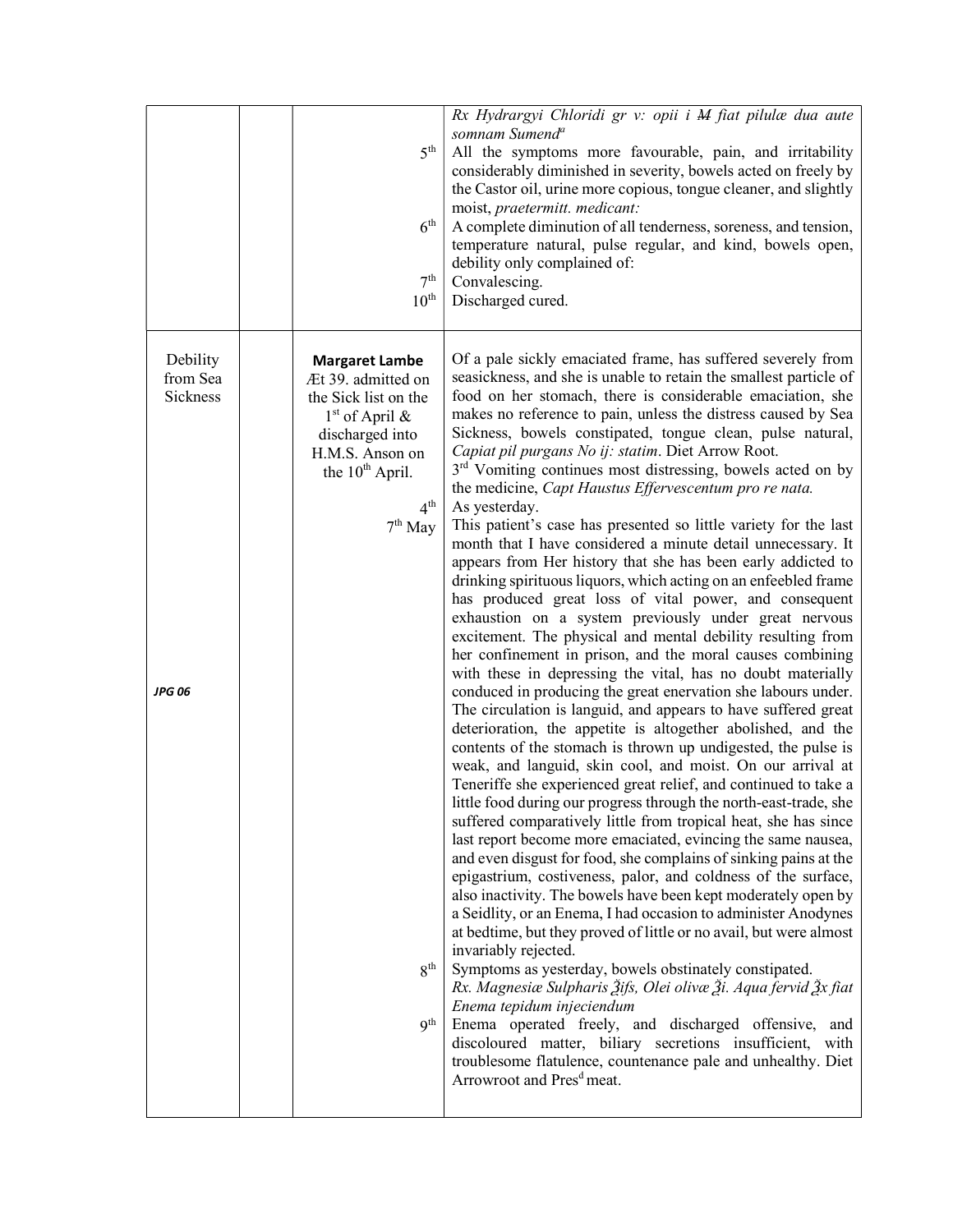|        | $10^{th}$        | The stomach continues to reject everything, attended with a                                                          |
|--------|------------------|----------------------------------------------------------------------------------------------------------------------|
|        |                  | sense of heat, and discomfort at the epigastrium, particularly                                                       |
|        |                  | after taking food, urine high coloured, temperature of skin dry,                                                     |
|        |                  | and increased, pulse rather more frequent, and sharper than                                                          |
|        |                  | natural. Rx. Creasiti m ij: Pulv: Zingib: gr iv Confect Aromat                                                       |
|        |                  | q: S: fiant pili j. Sumat bis in die.                                                                                |
|        | $11^{\text{th}}$ | Stomach still continues irritable with evident symptoms of                                                           |
|        |                  |                                                                                                                      |
|        |                  | disorder of the villous surface bowels again confined. Cont pil<br>ut heri Sumatur haustus effervescent pro re nata. |
|        | $12^{\text{th}}$ |                                                                                                                      |
|        |                  | Complains of internal heat in the region of the stomach,                                                             |
|        |                  | vomiting still distressing, the natural secretions suppressed.                                                       |
|        |                  | Cont. Medicament: et applicauor Sinapisma regioni Epigast <sup>®</sup>                                               |
|        | 13 <sup>th</sup> | There is symptomatic irritation of the Pharynx extending to the                                                      |
|        |                  | fauces. The stomach rejects every kind of food and drink. cont.                                                      |
| JPG 07 |                  | med. ut heri, Vespere, complains of griping pains arising from                                                       |
|        |                  | obstinate costiveness. Habeat enema ut antea.                                                                        |
|        | 14 <sup>th</sup> | Bowels moved twice from the enema & stomach still                                                                    |
|        |                  | distended, ejects chiefly a glairy fluid. Diet Arrowroot, rice &                                                     |
|        |                  | Preserved meat. Cont. Creosoti, et haustus effervescentum pro                                                        |
|        |                  | re nata.                                                                                                             |
|        | $18^{\text{th}}$ | The Symptoms have varied little since last report, she retains                                                       |
|        |                  | occasionally for a short time her food, but never sufficiently for                                                   |
|        |                  | the process of digestion, there is evident increased emaciation                                                      |
|        |                  | and languor, and I have the greatest difficulty to indue her to                                                      |
|        |                  | take her food, form an intolerable aversion she evinces at the                                                       |
|        |                  | sight of it. Omit: Med: Rx. Acidi hydrocyanici dil m ij. Misturæ                                                     |
|        |                  | Camphoræ $\tilde{A}$ : M fiat haustus bis terquotidiæ sumendus.                                                      |
|        | 19 <sup>th</sup> | The medicine appears to exert little or no influence over the                                                        |
|        |                  | irritability of stomach, bowels are obstinately constipated, and                                                     |
|        |                  | have been moved by an occasional enema. The effervescing                                                             |
|        |                  | draughts are alone enjoyed as serving to quench the thirst, pulse                                                    |
|        |                  | languid, but regular, is looking pale, and emaciated, præter <sup>t</sup>                                            |
|        |                  | Acidi hydrocyanici.                                                                                                  |
|        | 20 <sup>th</sup> | Is alarmingly prostrated from the inability to retain her food,                                                      |
|        |                  | she has had fresh Mutton, Fowl, preserved meat, different                                                            |
|        |                  | kinds of farinaceous diet, as Rice, Sago, Arrow-root, Biscuit                                                        |
|        |                  | powder, Port Wine, and Brandy, all of which she almost                                                               |
|        |                  | immediately rejects. At present she complains of a burning heat                                                      |
|        |                  | in her stomach. Admoneatur Emplastrum opii regioni                                                                   |
|        |                  | hypochord. Sinist <sup>e</sup> .                                                                                     |
|        | 22 <sup>nd</sup> | Becoming more exhausted. with increasing emaciation,                                                                 |
|        |                  | stomach distressingly irritable. Rx Pil Hydrargi gr ij. Opii gr                                                      |
|        |                  | fs. M fiat pil. Sumat ter in die.                                                                                    |
|        | $26^{\text{th}}$ | Stomach less irritable, there is slight mercurial fetor, bowels                                                      |
|        |                  | obstinately constipated. Habeat Enema purgans.                                                                       |
|        | 28 <sup>th</sup> | There is moderate ptyalism, with evident improvement in the                                                          |
|        |                  | general symptoms, she occasionally retains her preserved Meat                                                        |
|        |                  | and Gruel                                                                                                            |
|        | 30 <sup>th</sup> | Continues to improve, mouth tender, with slight salivation,                                                          |
|        |                  | omit medicament.                                                                                                     |
|        |                  | This patient continued to improve during the remainder of                                                            |
|        |                  | the voyage, requiring strict attention to diet, which consisted of                                                   |
|        |                  | Preserved meat, and Port Wine. She suffered from extreme                                                             |
|        |                  | debility of the lower extremities, but on our arrival at Hobart                                                      |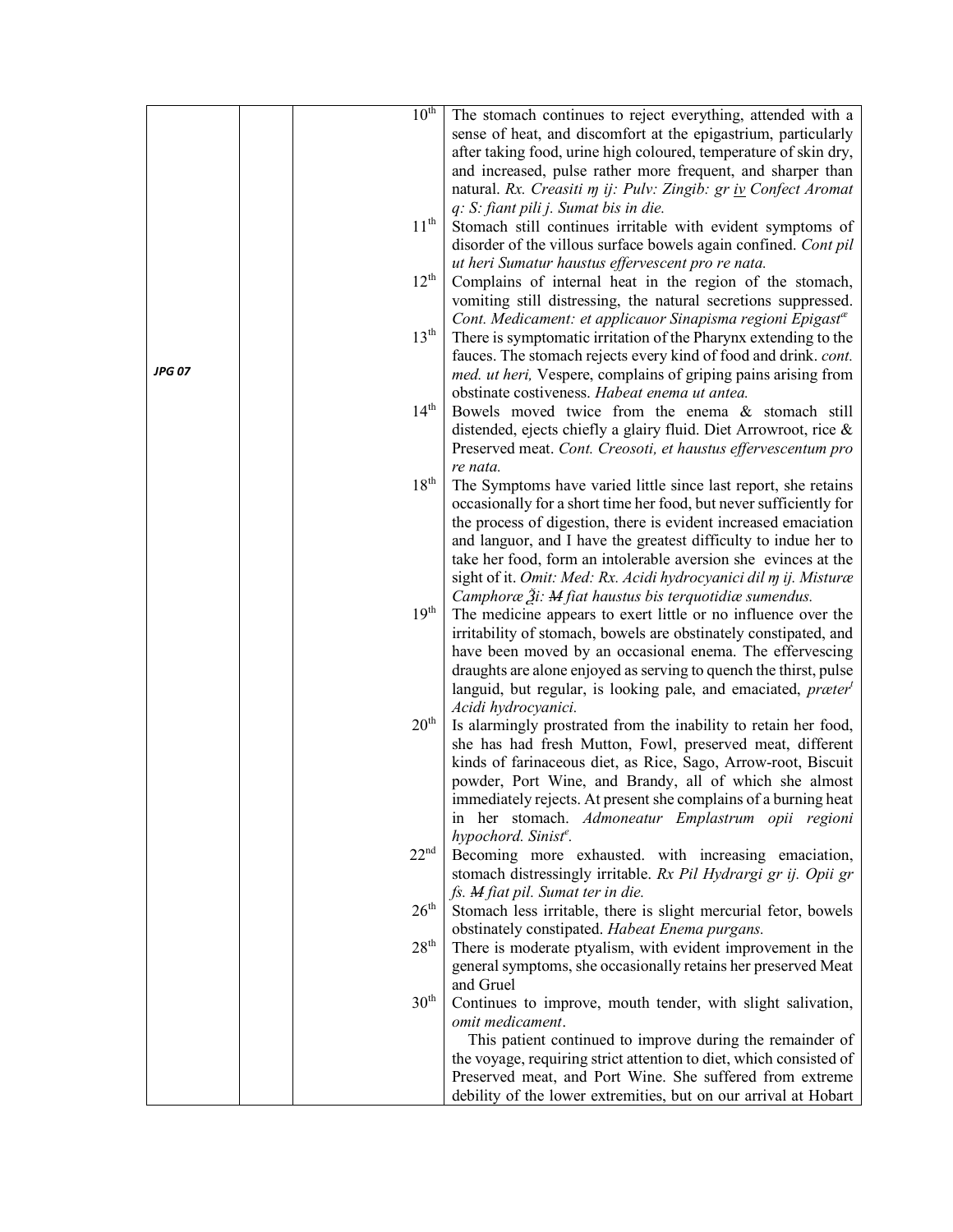|                                                                                                                        | Town she was sufficiently recovered to be discharged into Her<br>Majesty's Ship Anson with the other Prisoners.                                                                                                                                                                                                                                                                                                                                                                                                                                                                                                                                                                                                                                                                     |
|------------------------------------------------------------------------------------------------------------------------|-------------------------------------------------------------------------------------------------------------------------------------------------------------------------------------------------------------------------------------------------------------------------------------------------------------------------------------------------------------------------------------------------------------------------------------------------------------------------------------------------------------------------------------------------------------------------------------------------------------------------------------------------------------------------------------------------------------------------------------------------------------------------------------|
|                                                                                                                        |                                                                                                                                                                                                                                                                                                                                                                                                                                                                                                                                                                                                                                                                                                                                                                                     |
| <b>Mary Ann Abbott</b><br>Æt 23 admitted on<br>the 8 <sup>th</sup> April and<br>discharged on the<br>$14th$ April.     | Was seized with pyrexia, and acute pain through the right<br>chest, extending to the shoulder, causing obstruction to the<br>breathing. There is also slight cough, and scanty expectoration,<br>skin hot, and dry, tongue coated, bowels open pulse 100, small,<br>and sharp, respiration confined, and distressed, in right side,<br>anteriorly, and posteriorly acute tenderness of side no rales.<br>She states that she was seized with shivering during the night,<br>which as soon followed by pain, and increased heat. Fiat<br>Venæsectio ut fluant Sanguinis ad uncias decem, post Rx<br>Pulveris Jalapæ comp 3fs Hydrargi Chloridi gr iij statim<br>sunenbdus, post alvum exoneratam Rx. Vini Antimonii<br>Potassio Tartartis Ziij Potassæ Nitratis Zfs Liquoris Ammoniæ |
| 9 <sup>th</sup>                                                                                                        | Acetatis 3ifs. Aqua vi fiat mistura cujus sit dosis Cochlearia<br>tria magna quarta quaque hora.<br>Was very faint after the bleeding, the blood was slightly cupped<br>with a trace of buffiness, bowels opened three times freely,<br>pain in the side but little alleviated, had a slight paroxysm of<br>fever last night, tongue furred, pulse 90, rather weak, cough<br>troublesome, with a scanty frothy expectoration. Cont. mistura<br>Antiphlogistica. Vespere Hydrargi Chloridi gr iij. Pulv.                                                                                                                                                                                                                                                                             |
| $10^{\rm th}$                                                                                                          | Antimon gr iv hora somni sumendus.<br>Has experienced no return of the fever, skin less warm, tongue<br>cleaner, pulse 90, pain still complained of respiration of right                                                                                                                                                                                                                                                                                                                                                                                                                                                                                                                                                                                                            |
| $11^{\rm th}$<br>$12^{th}$                                                                                             | side not so full as the left, but no rales. Cont: Mistura ut antea<br>et admoveatur thoracis Emplastrum Lyttæ.<br>Pain considerably alleviated, and she expresses herself much<br>better today, respiration slow, and more soft, though fullest on<br>the left side, blister freely vesicated. Cont: Mistura.<br>Is free from pain, skin cool, pulse 70, respiration soft, and calm,<br>cough very slight, prætermitt omnia.                                                                                                                                                                                                                                                                                                                                                        |
|                                                                                                                        | Discharged cured.                                                                                                                                                                                                                                                                                                                                                                                                                                                                                                                                                                                                                                                                                                                                                                   |
| <b>Mary Ann Adney</b><br>Æt 38. 9 <sup>th</sup> April<br>at Sea, discharged<br>on the 19 <sup>th</sup> April<br>cured. | Was taken this morning with lassitude, yawning, and undue<br>excitement, frequent pulse, pain in the head, restlessness,<br>tongue dry, with thirst, chiefly to be attributed to constipation,<br>and a disordered state of the digestive organs. Habeat haustus<br>aperiens statim, alvum exeroneratum, capiat Pulveris Doveri                                                                                                                                                                                                                                                                                                                                                                                                                                                     |
| $10^{\rm th}$<br>11 <sup>th</sup>                                                                                      | gr xii.<br>Bowels were freely moved, but felt hot, and restless in the early<br>part of the night, but was relieved by a gentle perspiration<br>towards morning, feels unrefreshed, and is indisposed to<br>exertion, she makes reference to a throbbing pain in the head,<br>pulse frequent, and full, urine high coloured, secretions and<br>excretions diminished, there is restlessness, and general<br>uneasiness, slight depression of the muscular powers.<br>Rx Liquoris Ammoniæ acetalis Živ: Vini Autimonii Potassis<br>Tart. 2fs Spirit. æther. Nit. 3iv capiat 3i 4 <sup>tis</sup> horis.<br>Feels much better this morning, vascular excitement subsided<br>with little impairment of the nervous energy, makes no                                                     |
|                                                                                                                        | 14 <sup>th</sup>                                                                                                                                                                                                                                                                                                                                                                                                                                                                                                                                                                                                                                                                                                                                                                    |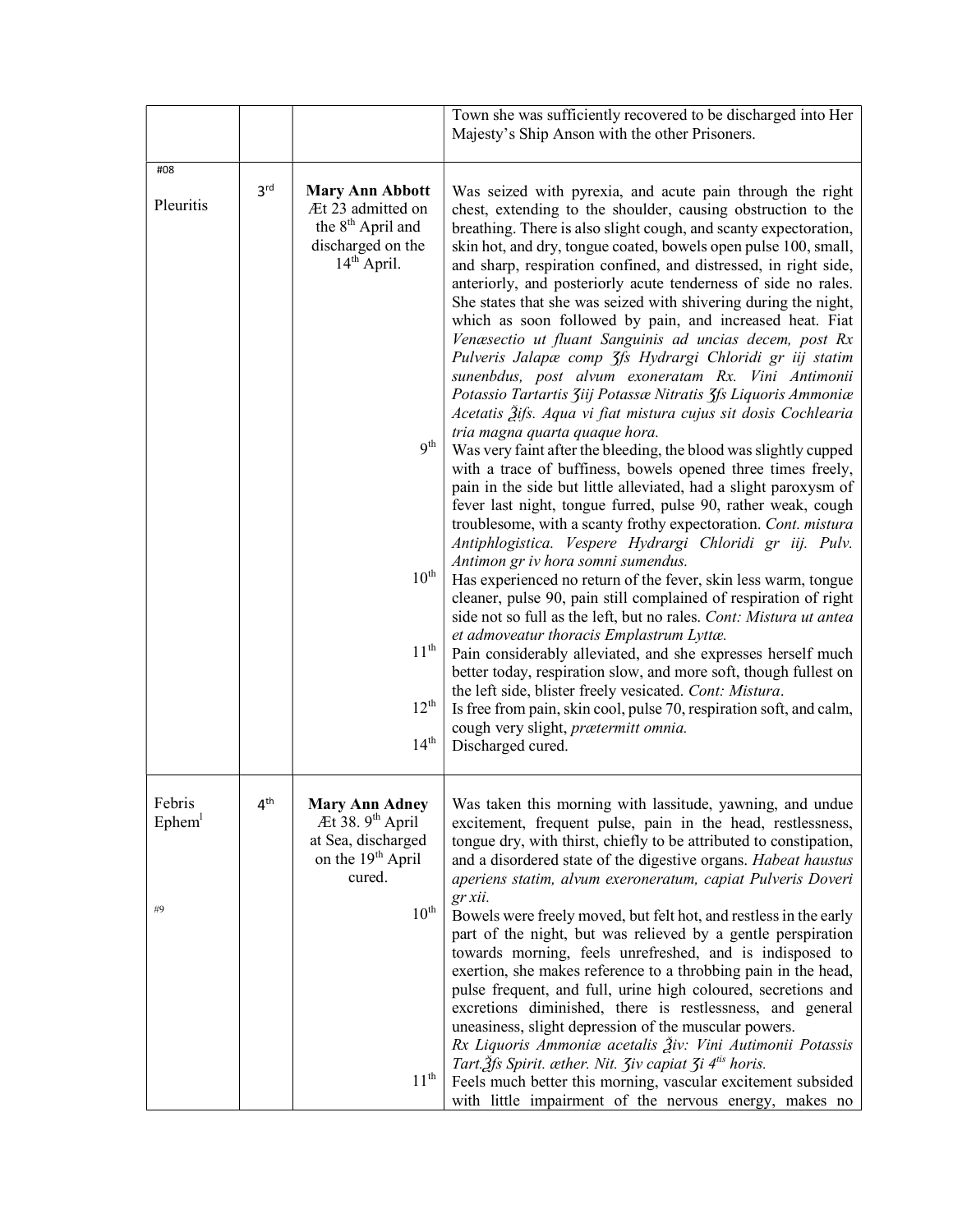|                  |                 | $12^{\text{th}}$<br>$14^{\text{th}}$                                                                                                                                                                                                                          | reference to pain, pulse still quick, heat of surface continues,<br>Cont. Remediæ.<br>Perspired freely during the night, febrile excitement nearly<br>subsided, skin and pulse more natural, tongue cleaner, bowels<br>open, cont. remediæ. Diet arrowroot.<br>Convalescent.                                                                                                                                                                                                                                                                                                                                                                                                                                                                                                                                                                                                                                                                                                                                                                                                                                                                                                                                                                                                                                                                                                                                                                                                                                                                                                                                                                                                                        |
|------------------|-----------------|---------------------------------------------------------------------------------------------------------------------------------------------------------------------------------------------------------------------------------------------------------------|-----------------------------------------------------------------------------------------------------------------------------------------------------------------------------------------------------------------------------------------------------------------------------------------------------------------------------------------------------------------------------------------------------------------------------------------------------------------------------------------------------------------------------------------------------------------------------------------------------------------------------------------------------------------------------------------------------------------------------------------------------------------------------------------------------------------------------------------------------------------------------------------------------------------------------------------------------------------------------------------------------------------------------------------------------------------------------------------------------------------------------------------------------------------------------------------------------------------------------------------------------------------------------------------------------------------------------------------------------------------------------------------------------------------------------------------------------------------------------------------------------------------------------------------------------------------------------------------------------------------------------------------------------------------------------------------------------|
| Pneumonia<br>#10 | $5^{\text{th}}$ | <b>Caroline Bullock</b><br>Æt 20 admitted on<br>the Sick list on the<br>$30th$ April and<br>discharged on the 7 <sup>th</sup><br>May cured.<br>$1^{\rm st}\,$ May<br>2 <sup>nd</sup><br>3 <sup>rd</sup><br>5 <sup>th</sup><br>$6^{\rm th}$<br>7 <sup>th</sup> | Of a healthy frame, complained this morning of acute pain in<br>the right side of the chest, referred to the 3 <sup>rd</sup> and 5 <sup>th</sup> true ribs,<br>near the articulation of the sternum, increased by full<br>inspiration, and cough, expectoration difficult, tongue covered<br>by a white mucous, skin hot, and dry, pulse 100, full, and hard.<br>Detrahatur e brachio sanguis ad uncias xiv statim, post capiat<br>haustus purgans, secundis horis, donec alvus plene soluta sit.<br>Blood when drawn slightly buffed, and cupped, pain slightly<br>alleviated from the bleeding, cough still distressing, with<br>difficult expectoration, surface moist, pulse softer, had three<br>dejections from the medicines. Rx Potassae Nitras 3fs Liquoris<br>Acetatis 3ifs Vini Antimonii Potassis Tartratis 3iij Aqua vi fiat<br>mistura cujus sit dosis Cochlearia tria magna quarta qua que<br>Vespere Admovetur parti thoracis superiori –<br>hora.<br>emplastrum Lyttæ<br>Makes little reference to pain, cough troublesome, with<br>difficult expectoration, tongue furred, thirst, skin hot, and dry,<br>pulse 90, soft, and compressible, blister vesicated freely, with<br>copious discharge of serum. Cont: Med:<br>Cough troublesome, expectoration free, skin moist, pulse<br>natural, bowels open, Cont. Remediæ.<br>There was no alteration in the symptoms, and treatment<br>yesterday. During the past night the cough has been<br>troublesome,<br>she<br>expectorates more<br>freely<br>mucous,<br>temperature natural, pulse soft, and regular.<br>Is free from cough, pain &c and with the exception of debility,<br>she has no complaint, omit med.<br>Convalescent. |
| Meningitis       | 6 <sup>th</sup> | <b>Margaret Newman</b><br>Æt 33. placed on the<br>Sick list on the<br>$16th$ May and<br>discharged 25 <sup>th</sup><br>cured.                                                                                                                                 | Of a spare conformation has suffered from mental anxiety and<br>for two or three days past has complained of headache when<br>she reported herself to me this morning she was suffering from<br>acute pain in the forehead, but more particularly across the<br>eyebrows, face flushed, and expressive of great, and intense<br>pain with anxiety, eyebrows contracted, intolerance of light,<br>with an inordinate discharge of water from the eyes, pupils<br>contracted, complains of the least noise, with marked<br>impatience, and irritability, temperature of the head greatly<br>increased, pulse frequent, and developed, bowels obstinately<br>constipated. Mittatur sanguis illico ex largo vulnere ad uncias<br>xx et capiat Pulveris Jalapæ comp. gr i. Hydrargi Chloridi gr<br>v statim.<br>Vespere. Bowels opened freely, but the pain of the head is still<br>complained of, pulse still frequent. Repetatur Sanguinis                                                                                                                                                                                                                                                                                                                                                                                                                                                                                                                                                                                                                                                                                                                                                             |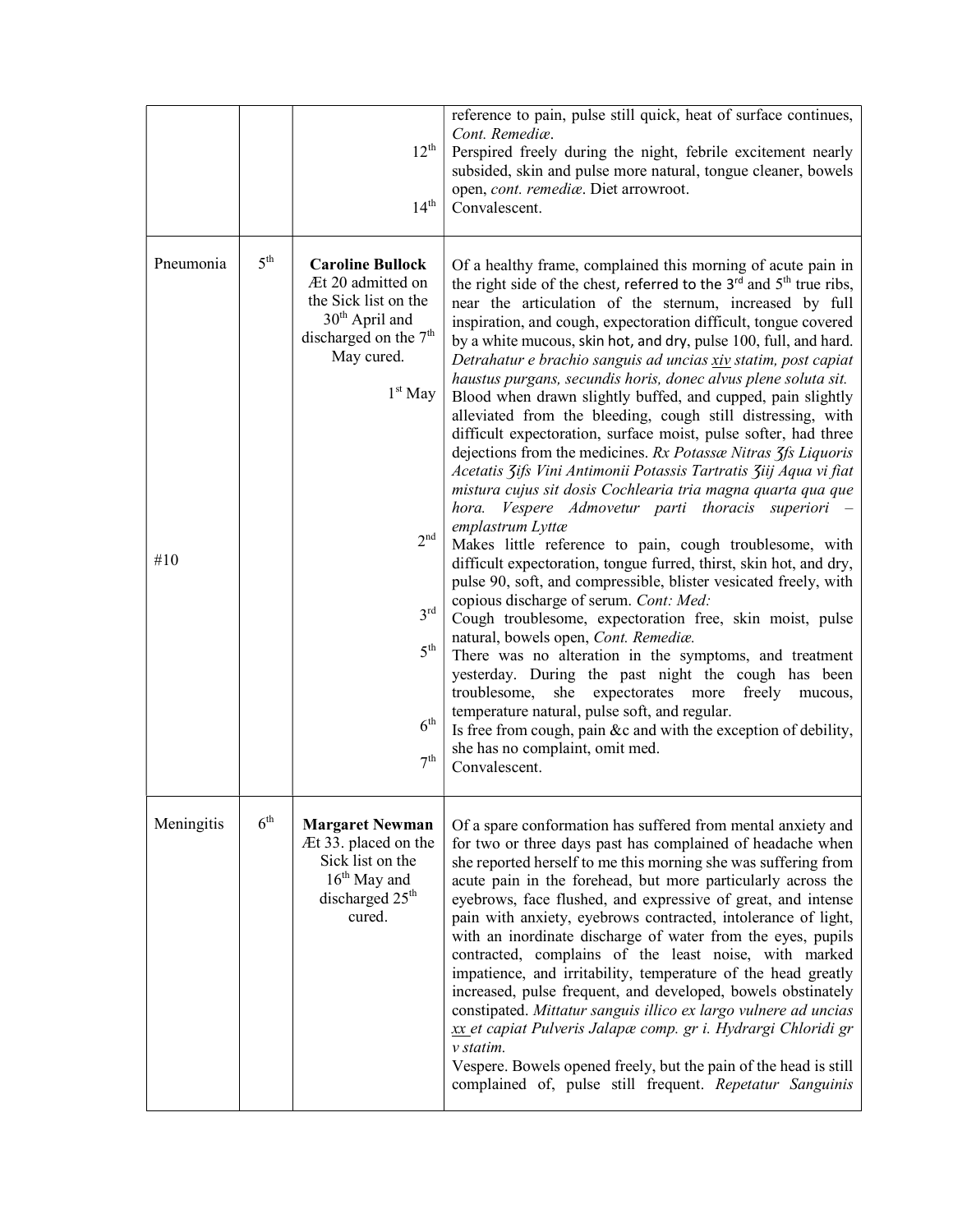| #11                      |                 | 17 <sup>th</sup><br>$18^{\text{th}}$<br>19 <sup>th</sup><br>$20^{\text{th}}$<br>$21^{\rm st}$<br>22 <sup>nd</sup><br>$23^{\rm rd}$<br>$25^{\text{th}}$                                | detractis ad uncias x et capiat Tinct. Colchici Vini Antimonii<br>Tartratis á á xx m Tinctura Opii m xxx.<br>Head much relieved from the bleeding, pulse feeble, the voice<br>and hands tremulous, with great attendant debility. Rx Extracti<br>Hyascyami gr iij. Liquoris Ammoniæ Acet. Ziij. Mistura<br>Camphoræ 3v aqua 3fs M fiat Haustus quarta vel quinta que<br>que hora sumendus<br>Was delirious during the night, her manner was much excited,<br>countenance flushed, but answers questions rationally, skin<br>cool, pulse weak, hands tremulous, tongue white, and loaded.<br>Abradat capillitium capitis, et Rx. Acedi Acet Žvi. Aqua font il<br>ifs Spirit. Vini. Rect. Spirit. æther Nit 3ifs fiat lotio applix. ex<br>lintea capiti. Imponatur nuchæ capitis emplastrum Lyttæ, et Rx<br>Tinct: Opii m xxv. Vini Antimonii Potassae Tratartis m xxx.<br>Habeat pediluvium.<br>Vespere. Hydrargi Chloridi gr v: hora som. sumend.<br>There was constant muttering during the night, skin cool, and<br>moist, pulse feeble, and frequent, prætermitt: medicin.<br>Rx. Carbon Ammoniæ gr v. Misturæ Camph <sup>æ</sup> 2fs Spirit æther<br>Nitr. m $xx$ : Tinct. Opii m $x$ Aqua $\tilde{A}$ fs fiat haustus quaque quarta<br>hora sumendus. Vespere. Repeta <sup>r</sup> Calomel<br>There is insomnia, the senses, particularly sight, and hearing<br>are active, there is marked sensibility of the surface, she<br>vomited twice this morning, the pulse is fuller than natural,<br>slight mercurial fetor discernible, Cont. Misturæ omit Calomel.<br>Symptoms more favourable, bowels freely moved, gentle<br>perspiration covering the surface, urine copious with a free<br>deposit, gums slightly sore, prætermitt omnia.<br>Passed a quiet and undisturbed night, is fee from somnolency,<br>or sopor, tongue cleaning, system well under the influence of<br>the Mercury. Nil.<br>Convalescing favourably.<br>Convalescent. |
|--------------------------|-----------------|---------------------------------------------------------------------------------------------------------------------------------------------------------------------------------------|-----------------------------------------------------------------------------------------------------------------------------------------------------------------------------------------------------------------------------------------------------------------------------------------------------------------------------------------------------------------------------------------------------------------------------------------------------------------------------------------------------------------------------------------------------------------------------------------------------------------------------------------------------------------------------------------------------------------------------------------------------------------------------------------------------------------------------------------------------------------------------------------------------------------------------------------------------------------------------------------------------------------------------------------------------------------------------------------------------------------------------------------------------------------------------------------------------------------------------------------------------------------------------------------------------------------------------------------------------------------------------------------------------------------------------------------------------------------------------------------------------------------------------------------------------------------------------------------------------------------------------------------------------------------------------------------------------------------------------------------------------------------------------------------------------------------------------------------------------------------------------------------------------------------------------------------------------|
| <b>Bronchitis</b><br>#12 | 7 <sup>th</sup> | <b>Elizabeth Wilson</b><br>Æt: 18 Admitted on<br>the Sick list on the<br>$28th$ of May and<br>discharged on the<br>$10th$ June.<br>$26^{\text{th}}$<br>27 <sup>th</sup><br>$28th$ May | Of a delicate conformation has been repeatedly the subject of<br>cough and difficulty in breathing most troublesome at night and<br>it disturbs her rest she attributes its origin to having caught cold<br>complains of irritation at the top of the sternum, she suffers<br>more from rawness than pain. Capt. Pulveris Doveri gr x: hora<br>somni.<br>Coughed less during the night, but it has been troublesome this<br>morning, expectorated matter consists of frothy mucus, pulse<br>96, bowels open, tongue clean. Physical signs, respiration<br>abdominal, resonance of both sides nearly natural,<br>bronchophony in the right one, inspiration attended by a<br>sibilant noise. Capiat Misturæ Antimonii Potassio Tartartis<br>omni secund. hora.<br>Antimonial mixture has produced nausea, respiration more<br>free, less abdominal, moderate expectoration of yellow mucus<br>pulse 96. Cont. misturæ<br>Decubitis on the left side, respiration easiest in the erect<br>posture, sputa diminishing in quantity, and of a less viscid<br>consistency. Cont. remediæ.                                                                                                                                                                                                                                                                                                                                                                                                                                                                                                                                                                                                                                                                                                                                                                                                                                                                 |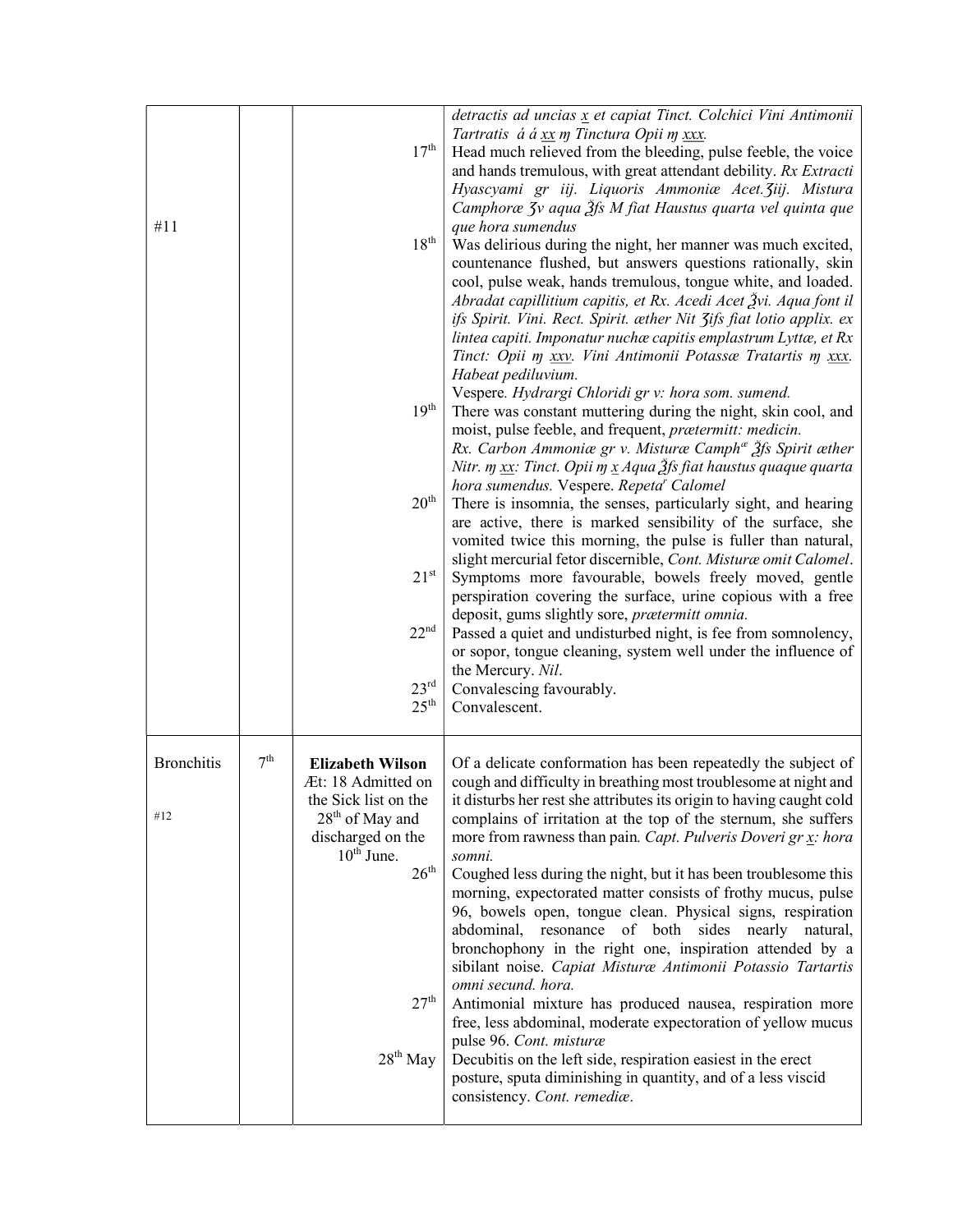|     | 29 <sup>th</sup> | Pulse frequent, the other symptoms much as before.                         |
|-----|------------------|----------------------------------------------------------------------------|
|     |                  | Physical signs Respiration less abdominal, and more                        |
|     |                  | natural, bronchophony of the left chest less distinct than                 |
|     |                  | yesterday, sibilous rale of the right chest not quite so loud,             |
|     |                  | bronchophony on the side as before. Admoveatur parti                       |
|     |                  | thoracis superiori Emplastrum Lyttæ, et post vesicatorionem                |
|     |                  |                                                                            |
|     | $30^{\text{th}}$ | applicator Cataplasma Cont. Misturæ ut antea.                              |
|     |                  | Blister has produced free Vesication, bowels open,                         |
|     |                  | symptoms as yesterday. Rx Hydrargi Chloridi gr ij: Pulv.                   |
|     |                  | Antimon gr iij. Opii gr i M fiant pilulæ No. ii sumantur nocte             |
|     | 31 <sup>st</sup> | maneque. cont. misturæ ut heri.                                            |
|     |                  | Passed an easy night and coughed less than usual puts this                 |
|     |                  | morning opaque and pariform (piriform/pyriform) bowels                     |
|     |                  | moved omit omnia Rx Antimonii Potassæ Tart. gr 1/8. Extracti               |
|     |                  | Hyascimi gr iij. Misturæ Camphoræ Aquæ á á $\tilde{A}$ fs fiat haustus     |
|     |                  | quartis horis sumendus.                                                    |
|     | $1st$ June       | Blistered surface discharging freely, is much troubled by                  |
|     |                  | cough during the night, pulse 89. Cont. remediæ.                           |
|     | $2nd$ June       | Cough troublesome, less expectoration, prætermitt: Misturæ.                |
|     |                  | Rx. Misturæ Camphoræ Ziv: Liquoris Ammoniæ Acet. Ziij.                     |
|     |                  | Spirit. æther Nitro Zij Vini Ipecacuanhæ Zij. Extract Conii gr             |
|     |                  | xxx. Aquæ Žij. M fiat Misturæ cujus capiat Cochlearia ij vel iij:          |
| #13 |                  | $4te$ vel quinta quaqua hora.                                              |
|     | $4^{\rm th}$     | Sputa less adhesive, and more pariform. Cont. remediæ                      |
|     | 5 <sup>th</sup>  | Cough more troublesome during the night, bowels open, Cont.                |
|     |                  | remediæ.                                                                   |
|     |                  | The expectorated matter has much diminished in quantity,                   |
|     | 6 <sup>th</sup>  | cough dry, and periodical, attended with pain, Admoveatur                  |
|     |                  | parti thorasis superiori Emplsatrum lyttæ.                                 |
|     | 7 <sup>th</sup>  | Blister produced free Vesication and some relief from pain.                |
|     |                  | Cont. remed <sup>®</sup>                                                   |
|     | 8 <sup>th</sup>  |                                                                            |
|     |                  | Passed a good night with little cough, and no pain, prætermitt:<br>remediæ |
|     | Q <sup>th</sup>  | Convalescing. nil.                                                         |
|     | $10^{\rm th}$    | Discharged.                                                                |
|     |                  |                                                                            |
|     |                  |                                                                            |
|     |                  |                                                                            |
|     |                  |                                                                            |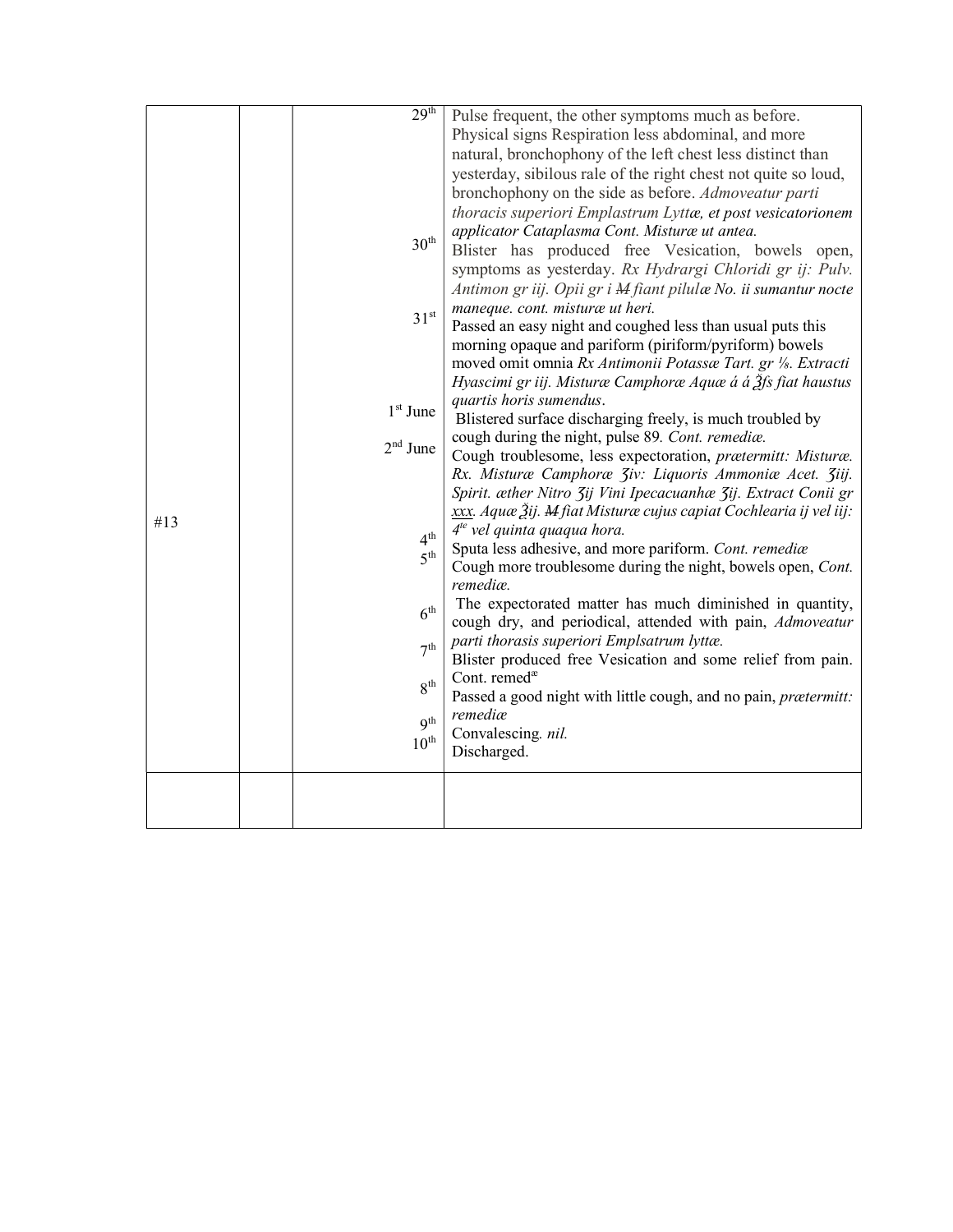## A Nosological Synopsis of the Sick Book kept during the Period of this Journal, in conformity with the 30<sup>th</sup> Article of the Surgeons' Instructions.

|                                                  | <b>Numbers</b>          |                       |                         |               |           |                |                                                         |
|--------------------------------------------------|-------------------------|-----------------------|-------------------------|---------------|-----------|----------------|---------------------------------------------------------|
| <b>Diseases</b><br><b>Nosologically arranged</b> | Total                   | Discharged to<br>Duty | Sent to the<br>Hospital | Died on board | Invalided | Remaining      | Nos. of such Cases<br>as are detailed in<br>the Journal |
| Pyrexiae                                         |                         |                       |                         |               |           |                |                                                         |
| Ord. I. Febres.                                  |                         |                       |                         |               |           |                |                                                         |
| Intermittentes Quotitiana                        |                         |                       |                         |               |           |                |                                                         |
| Tertiana                                         |                         |                       |                         |               |           |                |                                                         |
| Lactea                                           | $\mathbf{1}$            | $\mathbf 1$           |                         |               |           |                |                                                         |
| Ephemeral                                        | 8                       | 8                     |                         |               |           |                | $\mathbf{1}$                                            |
| Continuæ Synochus                                |                         |                       |                         |               |           |                |                                                         |
| Typhus                                           | 6                       | $\boldsymbol{6}$      |                         |               |           |                |                                                         |
| Ord. II. Phlegmasiae.                            |                         |                       |                         |               |           |                |                                                         |
| Otitis                                           | $\mathbf 1$             | $\mathbf 1$           |                         |               |           |                |                                                         |
| Phlogosis                                        |                         |                       |                         |               |           |                |                                                         |
| Gastritis                                        | 1                       | $\mathbf 1$           |                         |               |           |                | 1                                                       |
| Pneumonia                                        | 3                       | $\mathsf 3$           |                         |               |           |                | $\mathbf{1}$                                            |
| Ophthalmia                                       | $\overline{4}$          | $\sqrt{4}$            |                         |               |           |                |                                                         |
| Rheumatismus                                     | 14                      | 14                    |                         |               |           |                |                                                         |
| <b>Bronchitis</b>                                | $\mathbf 2$             | $\mathbf 2$           |                         |               |           |                | $\mathbf{1}$                                            |
| Pleuritis                                        | $\mathbf{1}$            | $\mathbf 1$           |                         |               |           |                | $\mathbf{1}$                                            |
| Enteritis                                        | $\overline{2}$          | $\overline{2}$        |                         |               |           |                |                                                         |
| Meningitis                                       | $\mathbf{1}$            | $\mathbf 1$           |                         |               |           |                | $\mathbf{1}$                                            |
| Ord. III. Exanthemata.                           |                         |                       |                         |               |           |                |                                                         |
| Variola                                          |                         |                       |                         |               |           |                |                                                         |
| Rubeola                                          |                         |                       |                         |               |           |                |                                                         |
| Erysipelas                                       |                         |                       |                         |               |           |                |                                                         |
| Vaccina                                          |                         |                       |                         |               |           |                |                                                         |
| Pemphigus                                        | $\mathbf{1}$            | $\mathbf{1}$          |                         |               |           |                | $\mathbf{1}$                                            |
| Ord. IV. Haemorrhagiae                           |                         |                       |                         |               |           |                |                                                         |
| Haemoptysis                                      | $\overline{2}$          | $\overline{2}$        |                         |               |           |                |                                                         |
| Phthisis incipiens                               |                         |                       |                         |               |           |                |                                                         |
| Phthisis confirmata                              |                         |                       |                         |               |           |                |                                                         |
| Menorrhagia                                      | $\overline{\mathbf{4}}$ | $\sqrt{4}$            |                         |               |           |                |                                                         |
| Haemorrrhois                                     | $\mathbf{1}$            | $\mathbf{1}$          |                         |               |           |                |                                                         |
| Ord. V. Profluvia.                               |                         |                       |                         |               |           |                |                                                         |
| Catarrhus                                        | 19                      | 19                    |                         |               |           |                |                                                         |
| Dysenteria                                       | $\mathbf{1}$            | $\mathbf{1}$          |                         |               |           |                |                                                         |
| Neuroses.                                        |                         |                       |                         |               |           |                |                                                         |
| Ord. I. Comata.                                  |                         |                       |                         |               |           |                |                                                         |
| Apoplexia                                        |                         |                       |                         |               |           |                |                                                         |
| Ord. II. Adynamiae.                              |                         |                       |                         |               |           |                |                                                         |
| Dyspepsia                                        | 11                      | 9                     |                         |               |           | $\overline{2}$ |                                                         |
| Ord. III. Spasmi.                                |                         |                       |                         |               |           |                |                                                         |
|                                                  |                         |                       |                         |               |           |                |                                                         |
| Asthma                                           | $\overline{7}$          | $\overline{7}$        |                         |               |           |                |                                                         |
| Diarrhoea                                        |                         |                       |                         |               |           |                |                                                         |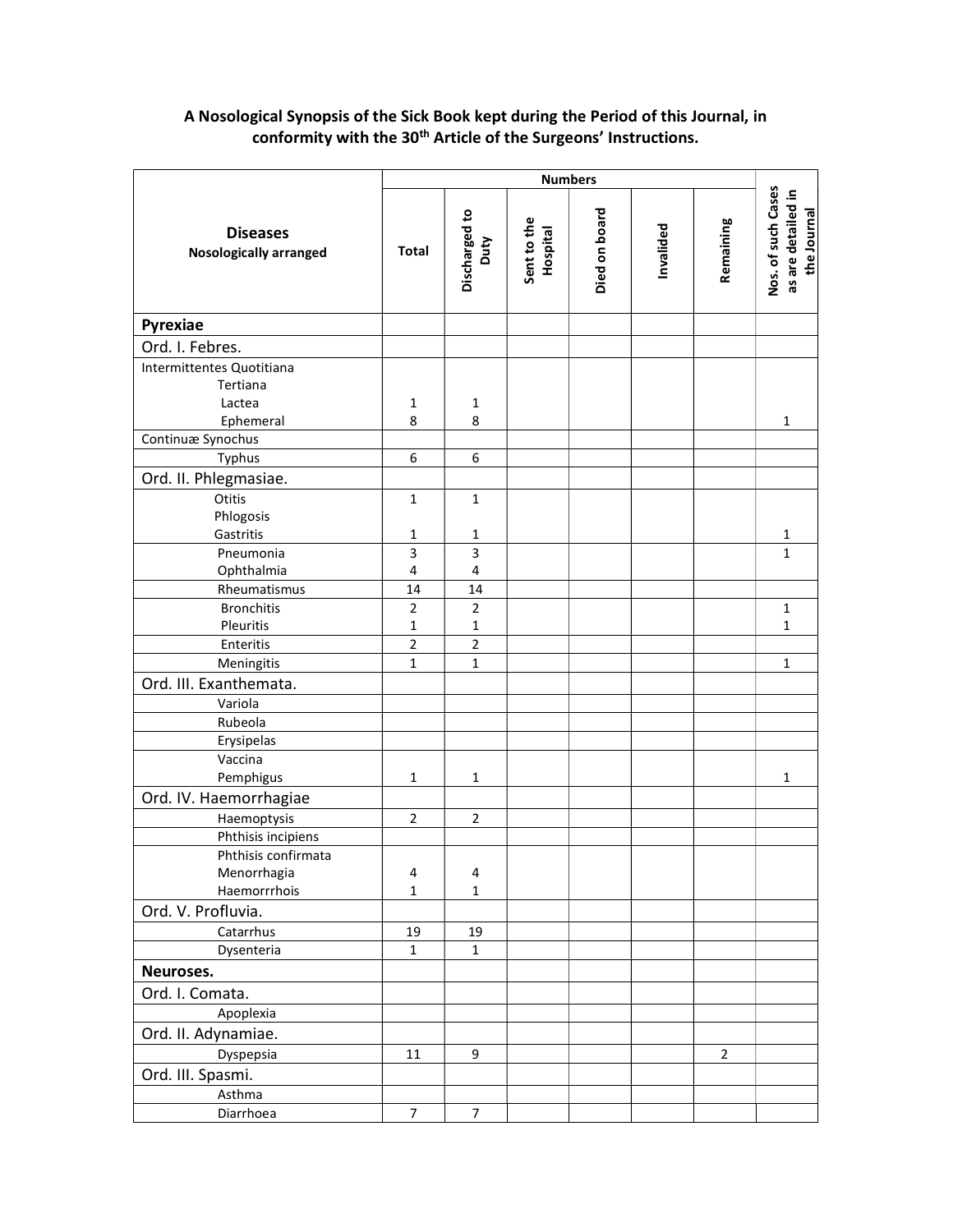| Colica                                                                                                     | 3              | 3              |              |  |             |                |
|------------------------------------------------------------------------------------------------------------|----------------|----------------|--------------|--|-------------|----------------|
| Cephalalgia                                                                                                | 4              | 4              |              |  |             |                |
| Pyrosis                                                                                                    | $\mathbf{1}$   | $\mathbf{1}$   |              |  |             |                |
| Epelepsia                                                                                                  | 1              | $\mathbf{1}$   |              |  |             |                |
| Ord. Iv. Vesaniae.                                                                                         |                |                |              |  |             |                |
| Amentia                                                                                                    |                |                |              |  |             |                |
| Mania                                                                                                      |                |                |              |  |             |                |
| Cachexiae.                                                                                                 |                |                |              |  |             |                |
| Ord. I. Marcores.                                                                                          |                |                |              |  |             |                |
| Tabes                                                                                                      |                |                |              |  |             |                |
| Ord. II. Intumescentiae.                                                                                   |                |                |              |  |             |                |
| Anasarca                                                                                                   |                |                |              |  |             |                |
| Ascites                                                                                                    |                |                |              |  |             |                |
| Hydrothorax                                                                                                |                |                |              |  |             |                |
| Ord. III. Impetigines.                                                                                     |                |                |              |  |             |                |
| Syphilis                                                                                                   | $\overline{2}$ | $\mathbf 1$    |              |  | $\mathbf 1$ |                |
| Tabes Scrophula                                                                                            | $\mathbf{1}$   |                | $\mathbf{1}$ |  |             |                |
| Icterus                                                                                                    |                |                |              |  |             |                |
| Scorbutus                                                                                                  | 1              | $\mathbf{1}$   |              |  |             |                |
| Locales.                                                                                                   |                |                |              |  |             |                |
| Ord. I. Dysaethesiae.                                                                                      |                |                |              |  |             |                |
| Amaurosis                                                                                                  |                |                |              |  |             |                |
| Ord. II. Dysorexiae.                                                                                       |                |                |              |  |             |                |
| <b>Debilitas</b>                                                                                           | $\overline{2}$ | 1              |              |  | 1           | 1              |
| Ord. III. Dyscinesiae.                                                                                     |                |                |              |  |             |                |
| Ord. IV. Apocenoses.                                                                                       |                |                |              |  |             |                |
| Gonorrhoea                                                                                                 | 1              | $\mathbf{1}$   |              |  |             |                |
|                                                                                                            |                |                |              |  |             |                |
| Ord. V. Epischeses<br>Ischuria                                                                             |                | $\mathbf{1}$   |              |  |             |                |
| Obstipatio                                                                                                 | 1<br>5         | 5              |              |  |             |                |
| Dysuria                                                                                                    | $\mathbf{1}$   | $\mathbf 1$    |              |  |             |                |
| Amenorrhagia                                                                                               | 1              | 1              |              |  |             |                |
| Ord. VI. Tumores.                                                                                          |                |                |              |  |             |                |
| Aneurisma                                                                                                  |                |                |              |  |             |                |
| Odema                                                                                                      | $\mathbf{1}$   | $\mathbf{1}$   |              |  |             |                |
| Tumor coxe encyst.                                                                                         | 1              | 1              |              |  |             |                |
| Ord. VII. Ectopiae.                                                                                        |                |                |              |  |             |                |
| Hernia                                                                                                     |                |                |              |  |             |                |
| Prolapsus                                                                                                  |                |                |              |  |             |                |
| Abortus                                                                                                    | $\mathbf{1}$   | $\mathbf{1}$   |              |  |             |                |
| Furnunculus                                                                                                | 5              | 5              |              |  |             |                |
| Ord. VIII. Dialyses.                                                                                       |                |                |              |  |             |                |
| Contusio                                                                                                   | $\overline{2}$ | $\overline{2}$ |              |  |             |                |
| Vulnus                                                                                                     |                |                |              |  |             |                |
| Ulcus                                                                                                      |                |                |              |  |             |                |
| Subluxatio                                                                                                 | $\mathbf 1$    | $\mathbf{1}$   |              |  |             |                |
| <b>GENERAL TOTAL</b>                                                                                       | 126            | 120            | $\mathbf{1}$ |  | 4           | $\overline{7}$ |
| NOTE.-Medical Officers are desired particularly to Notice that the Numbers in each Disease and the general |                |                |              |  |             |                |
| Total must not only correspond with the Sick Book, but also with the particulars contained in the several  |                |                |              |  |             |                |
| Nosological Returns for the period.                                                                        |                |                |              |  |             |                |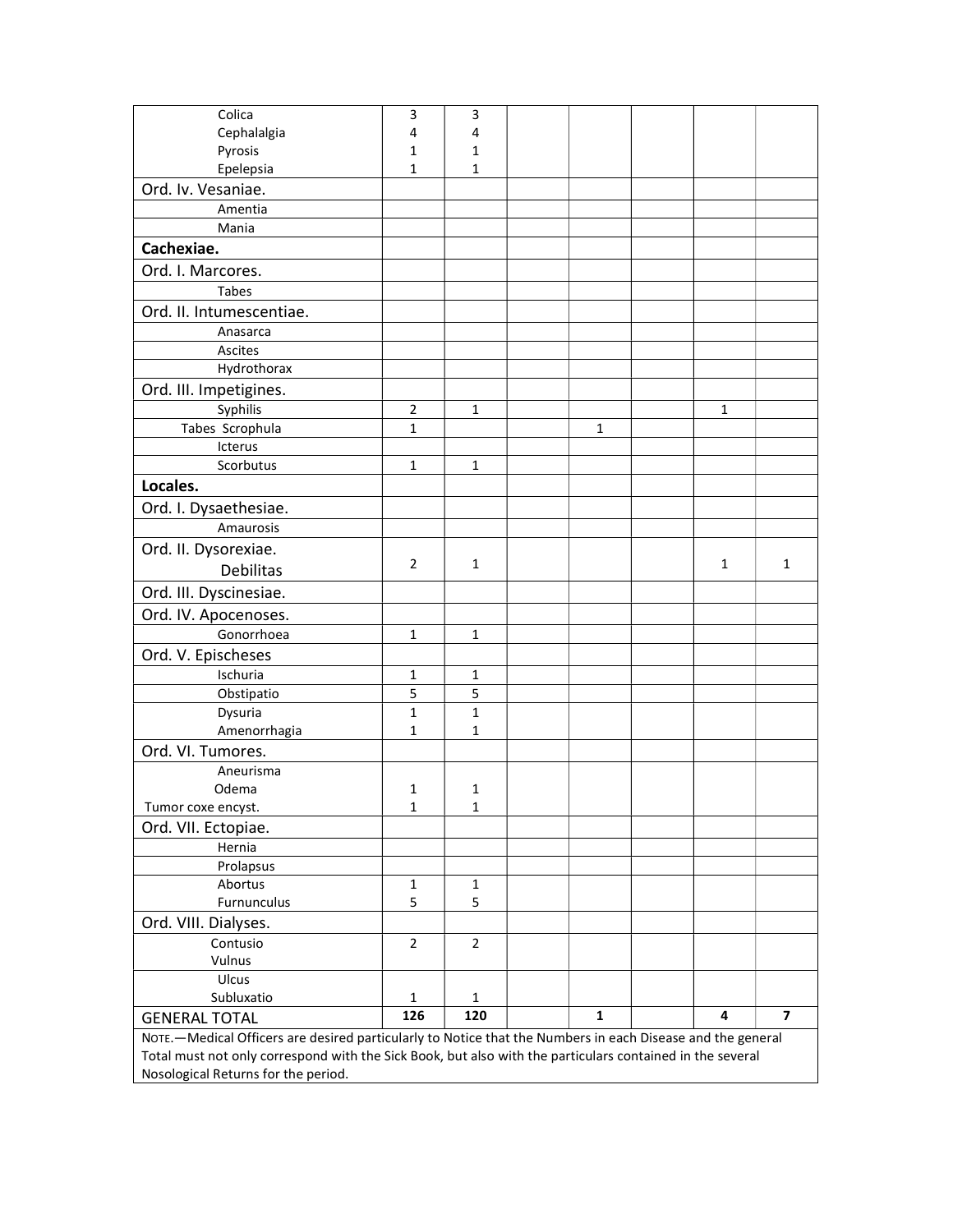|      | 1845  | 8 A.M.         | <b>Noon</b>    | 4 P.M.  |
|------|-------|----------------|----------------|---------|
| 1845 | Date  | <b>Maximum</b> | <b>Minimum</b> | Average |
|      | March | $52^{\circ}$   | 23°            | 37°     |
|      | April | 82°            | $50^{\circ}$   | 66°     |
|      | May   | 81°            | $50^{\circ}$   | 65°     |
|      | June  | 66°            | 65°            | 55°     |

## A Thermometrical table to be kept at 8 A.M. on board the Female Convict ship "Tory".

One hundred and seventy Female Prisoners, and twenty-four children, were embarked on the 11<sup>th</sup> and 12<sup>th</sup> of March on board the convict ship "Tory", for a passage to Van Diemen's Land. The weather was intensely cold, but generally dry, and invigorating, they appeared to suffer apparently little from the exposure, and with very few exceptions they were delighted with the change from the monotony of the prison discipline.

March 22<sup>nd</sup>. Sailed from Woolwich, and anchored the same evening at Gravesend, and the following day off the North foreland, we were detained for eight days in the channel beating against contrary winds, after which we had a favourable run to Teneriffe, arriving after 19 days. This locality affords every facility to ships recruiting after a tedious voyage, and the women having suffered severely from Sea Sickness, I was induced to select this port from its great facility of approach, and short detention, for I was enabled to procure four days Beef, Vegetables, and Soft Bread, within twenty-four hours, besides completing our water. Many of the Prisoners had reserved a little money which enabled them to procure some fruit, which proved highly refreshing after the enervation produced by Sea Sickness. During the remainder of the voyage we progressed most favourably, and having no cause of detention on our route, there was little opportunity for having the Physical character of climate. We experienced the usual variations of temperature incidental to so extensive a range of latitude, the cold was never at any time so great as to render it very unpleasant to the feelings, as due precaution was taken to keep the prison dry, and to adopt suitable clothing according to our locality, a precaution so obviously necessary, to delicate females unaccustomed to sudden vicissitudes of climate. We arrived at Hobart Town on the  $4<sup>th</sup>$  of July having completed the voyage in a 102 days.

 Cleanliness was strictly enjoined, and I must do the Prisoners the justice to state that they were almost all disposed to carry out my views on this point, and which I have no doubt conduced most materially to their health, and comfort. The bottom boards of the beds were lifted every morning, and every crevice was thoroughly cleansed out, the berths were scrubbed with soap, and water, and the windsails kept hoisted whenever the weather admitted it, I had the prison washed throughout once a week with Chloride of Lime, which effectually removed all offensive smells, rendering the prison sweet, and wholesome. The bedding was sent on deck during the fine weather, and well shaken about once a week. I obliged the prisoners to turn out at daylight, and to take their meals on deck when the weather was favourable. As the upper deck was very narrow, and having consequently little accommodation, I allowed them the privilege of the lee side of the poop, to work on, and I had no reason to regret this indulgence for it was highly appreciated by the better affected, and it seemed to check all intercourse with the ship's company, as I strictly prohibited any of the women going before the main hatch.

 The extent of the Sick list, and the diseases which prevailed require very little comment, they were mainly dependant on the previous habits of the Patient. I had constant reference to the different forms of indigestion, affecting the stomach, and its associated vicera (sic), and presenting every variety of this anomalous disease. The form that presented itself most frequently was principally arising from weakened organic contractability, and languid circulation; The symptoms were very varied in their character, depending on temperament, and constitution, and the extent to which the associated vicera (sic) were affected. I was surprised to find so many attributing the cause of all their misfortunes to the abuse of ardent spirits, indulged in to a most injurious excess, and which rendered them remarkably disposed to this complaint. The almost total neglect of education, and moral discipline among the